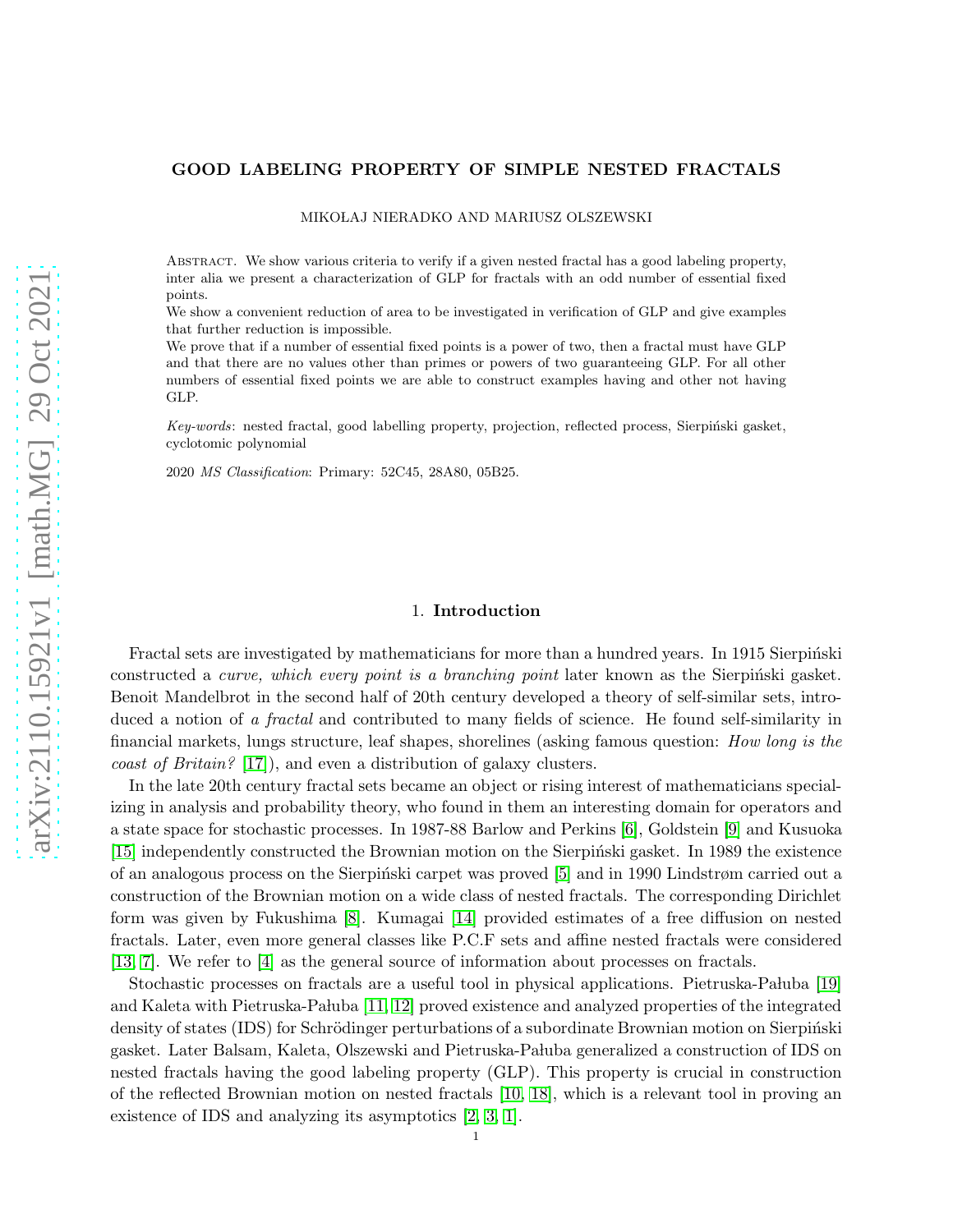GLP allows to construct a continuous projection from an unbounded fractal onto single complex of a given size. It can be also used to define periodic functions on nested fractals. Such objects on Sierpinski gasket and its higher dimension analogues were examined by Ruan and Strichartz [\[20,](#page-20-18) [23\]](#page-20-19).

The subclass of nested fractals having GLP is very broad. In [\[10\]](#page-20-13) it was proved that fractals with prime number of essential fixed points always have GLP. It was also shown that if a fractal does not have inessential fixed points, it must have GLP. Finally, there was given characterization of GLP for fractals with even number of essential fixed points.

In this paper we thoroughly investigate the good labeling property and generalize the results from [\[10\]](#page-20-13). In chapter 2 we give basic information about the nested fractals, the good labeling property and introduce the notation. In chapter 3 we present new results. Theorem [3.1](#page-6-0) is a counterpart of Theorem 3.4 in [\[10\]](#page-20-13) and gives characterization of GLP for fractals with odd number of essential fixed points. In case of odd number of essential fixed points Theorem 3.3 in [\[10\]](#page-20-13) can be read as a simple conclusion from our Theorem [3.1.](#page-6-0)

Theorems [3.2](#page-8-0) and [3.3](#page-16-0) allow to reduce the area needed to verify if a fractal has GLP. We also show that further reduction is impossible. We prove that a nested fractal can have a complex located in its center only in case of 3, 4 or 6 essential fixed points. If complexes are triangular or square, we always have GLP regardless of the structure of complexes, but in case of hexagonal complexes having a central complex ensures that the fractal does not have GLP.

Next, we present Theorem [3.4](#page-16-1) which generalizes Corollary 3.1 from [\[10\]](#page-20-13) stating that fractals with 4 essential fixed points must have GLP. In Theorem [3.4](#page-16-1) we prove that if a number of essential fixed points is a power of 2, then the fractal has GLP. Finally we show that primes and powers of 2 are the only numbers with that property. For any other number of essential fixed points we can construct examples having and other not having GLP.

### 2. Preliminaries

#### 2.1. Simple nested fractals

We follow the preliminary section of [\[10\]](#page-20-13).

**Definition 2.1.** Let  $\Psi_i : \mathbb{R}^2 \to \mathbb{R}^2$  for  $i \in \{1, ..., N\}$  be a collection of similitudes given by a formula

$$
\Psi_i(x) = \frac{x}{L} + \nu_i,
$$

where  $L > 1$  is a scaling factor and  $\nu_i \in \mathbb{R}^2$ . There exists a unique nonempty compact set  $\mathcal{K}^{\langle 0 \rangle}$ (called the fractal generated by the system  $(\Psi_i)_{i=1}^N$ ) such that  $\mathcal{K}^{(0)} = \bigcup_{i=1}^N \Psi_i(\mathcal{K}^{(0)})$ .

**Definition 2.2.** Let F be the collection of fixed points of the transformations  $\Psi_1, ..., \Psi_N$ . A fixed point  $x \in F$  is an essential fixed point if there exists another fixed point  $y \in F$  and two different similitudes  $\Psi_i$ ,  $\Psi_j$  such that  $\Psi_i(x) = \Psi_j(y)$ . The set of all essential fixed points for transformations  $\Psi_1, ..., \Psi_N$  is denoted by  $V_0^{(0)}$ . Moreover, let  $k = \#V_0^{(0)}$ .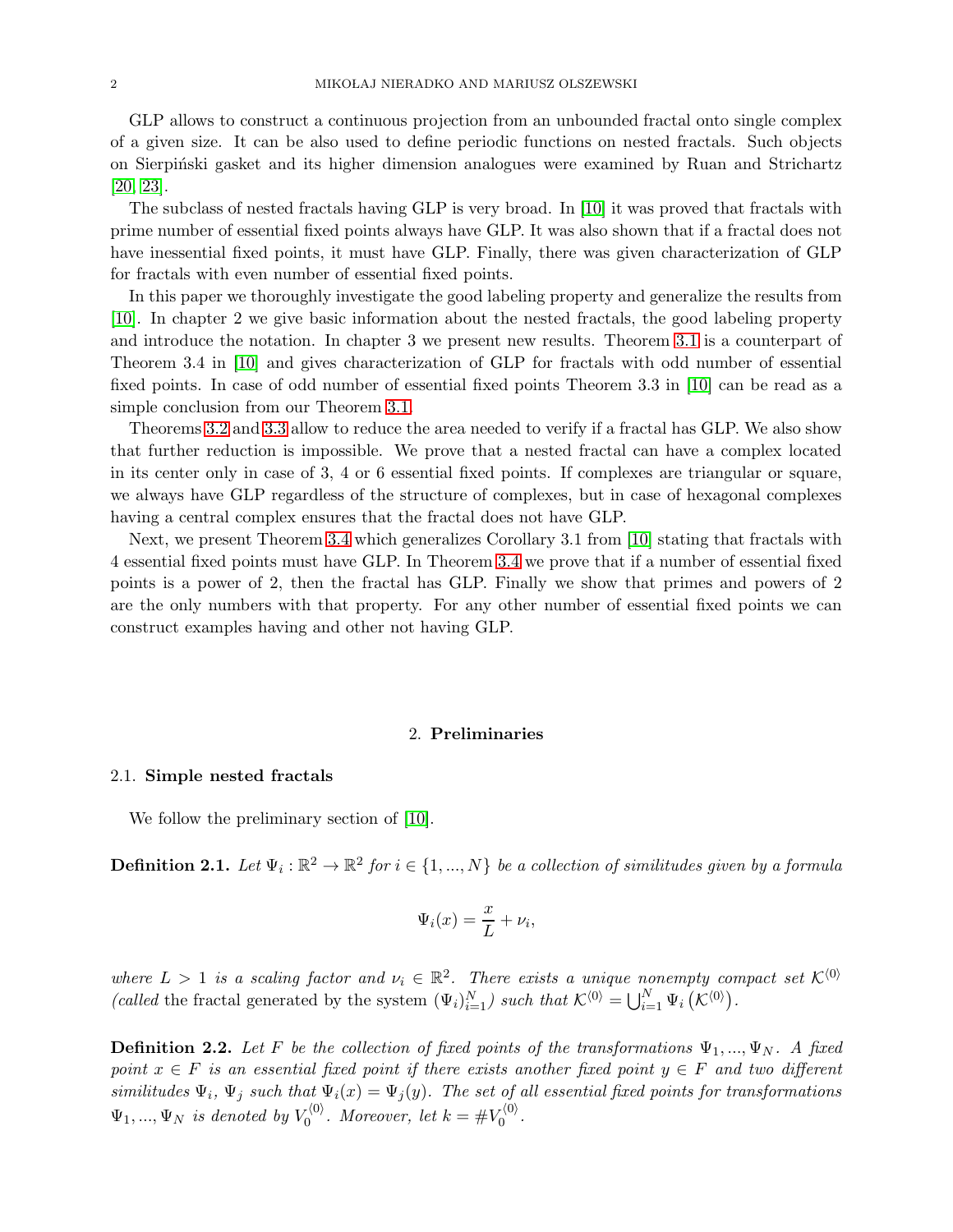For example let us look at the Vicsek Cross. Its vertices (denoted as  $v_i$ ) are vertices of square with side a. Here the similitudes  $\Psi_i$  are given by following formulas:

$$
\Psi_1(x) = \frac{1}{3}x + \left(\frac{2}{3}a, \frac{2}{3}a\right),
$$
  
\n
$$
\Psi_2(x) = \frac{1}{3}x + \left(0, \frac{2}{3}a\right),
$$
  
\n
$$
\Psi_3(x) = \frac{1}{3}x,
$$
  
\n
$$
\Psi_4(x) = \frac{1}{3}x + \left(\frac{2}{3}a, 0\right),
$$
  
\n
$$
\Psi_5(x) = \frac{1}{3}x + \left(\frac{1}{3}a, \frac{1}{3}a\right).
$$

The point  $v_1$  is an essential fixed point, because  $\Psi_3(v_1) = \Psi_5(v_3)$ . In the Figure [1](#page-2-0) their image is denoted by w.



<span id="page-2-0"></span>Figure 1. Vicsek Cross.

**Definition 2.3** (Simple nested fractal). The fractal  $\mathcal{K}^{(0)}$  generated by the system  $(\Psi_i)_{i=1}^N$  is called a simple nested fractal (SNF) if the following conditions are met.

- (1)  $\#V_0^{\langle 0 \rangle} \geq 2$ .
- (2) (Open Set Condition) There exists an open set  $U \subset \mathbb{R}^2$  such that for  $i \neq j$  one has  $\Psi_i(U) \cap \Psi_j(U) = \emptyset$  and  $\bigcup_{i=1}^N \Psi_i(U) \subseteq U$ .
- (3)  $(Nesting) \Psi_i(K^{(0)}) \cap \Psi_j(K^{(0)}) = \Psi_i(V_0^{(0)}) \cap \Psi_j(V_0^{(0)})$  for  $i \neq j$ .
- (4) (Symmetry) For  $x, y \in V_0^{(0)}$ , let  $S_{x,y}$  denote the symmetry with respect to the line bisecting the segment  $[x, y]$ . Then

$$
\forall i \in \{1,...,M\} \ \forall x,y \in V_0^{\langle 0 \rangle} \ \exists j \in \{1,...,M\} \ S_{x,y}\left(\Psi_i\left(V_0^{\langle 0 \rangle}\right)\right)=\Psi_j\left(V_0^{\langle 0 \rangle}\right).
$$

(5) (Connectivity) On the set  $V_{-1}^{(0)}$  $V_{-1}^{(0)} := \bigcup_i \Psi_i\left(V_0^{(0)}\right)$  we define graph structure  $E_{-1}$  as follows:  $(x, y) \in E_{-1}$  if and only if  $x, y \in \Psi_i(\mathcal{K}^{(0)})$  for some i. Then the graph  $(V_{-1}^{\langle 0 \rangle})$  $\binom{10}{-1}, E_{-1}$  is required to be connected.

If  $K^{\langle 0 \rangle}$  is a simple nested fractal, then we let

$$
\mathcal{K}^{\langle M \rangle} = L^M \mathcal{K}^{\langle 0 \rangle}, \quad M \in \mathbb{Z},
$$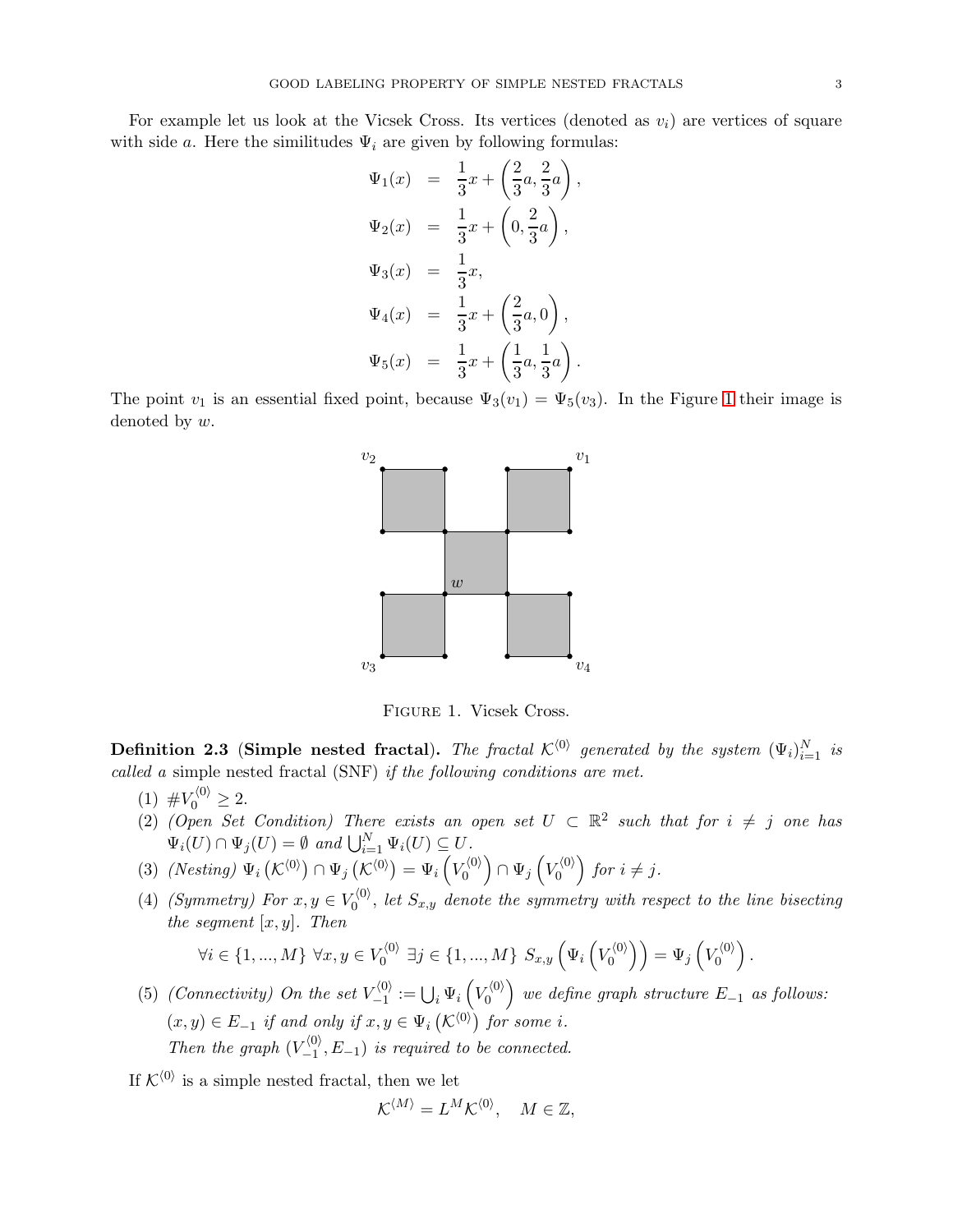and

$$
\mathcal{K}^{\langle \infty \rangle} = \bigcup_{M=0}^{\infty} \mathcal{K}^{\langle M \rangle}.
$$

The set  $\mathcal{K}^{\langle \infty \rangle}$  is the unbounded simple nested fractal (USNF).

The remaining notions are collected in a single definition.

## <span id="page-3-2"></span>Definition 2.4. Let  $M \in \mathbb{Z}$ .

(1) M-complex: every set  $\Delta_M \subset \mathcal{K}^{\langle \infty \rangle}$  of the form

<span id="page-3-0"></span>
$$
\Delta_M = \mathcal{K}^{\langle M \rangle} + \nu_{\Delta_M},
$$

where  $\nu_{\Delta_M} = \sum_{j=M+1}^{J} L^j \nu_{i_j}$ , for some  $J \geq M+1$ ,  $\nu_{i_j} \in {\{\nu_1, ..., \nu_N\}}$ , is called an Mcomplex.

- (2) Vertices of the M-complex [\(2.1\)](#page-3-0): the set  $V(\Delta_M) = L^M V_0^{(0)} + \nu_{\Delta_M} = L^M V_0^{(0)} + \sum_{j=M+1}^J L^j \nu_{i_j}$ .
- (3) Vertices of  $\mathcal{K}^{\langle M \rangle}$ :

$$
V_M^{\langle M\rangle}=V\left(\mathcal K^{\langle M\rangle}\right)=L^MV_0^{\langle 0\rangle}.
$$

(4) Vertices of all M-complexes inside a  $(M + m)$ -complex for  $m > 0$ :

$$
V_M^{\langle M+m\rangle} = \bigcup_{i=1}^N V_M^{\langle M+m-1\rangle} + L^M \nu_i.
$$

(5) Vertices of all 0-complexes inside the unbounded nested fractal:

$$
V_0^{\langle \infty \rangle} = \bigcup_{M=0}^{\infty} V_0^{\langle M \rangle}.
$$

(6) Vertices of M-complexes from the unbounded fractal:

$$
V_M^{\langle \infty \rangle} = L^M V_0^{\langle \infty \rangle}
$$

- (7)  $\mathcal{H}(\Delta_M) = \text{conv}(V(\Delta_M))$  the convex hull of the set of vertices of  $\Delta_M$ . It is a regular polygon with vertices being the vertices of the complex (see Proposition [2.1\)](#page-3-1).
- (8)  $\mathcal{B}_{\mathcal{K}^{(M)}}$  the barycenter of  $\mathcal{K}^{(M)}$ . Analogously we denote the barycenter of  $\Delta_M$  as  $\mathcal{B}_{\Delta_M}$ .

In the Figure [2](#page-4-0) we show  $\mathcal{K}^{\langle M \rangle}$  for  $M \in \{0, 1, 2\}$  in case of the Sierpinski gasket. We also show exemplary complexes  $\Delta_0$  and  $\Delta_1$ .

We now recall the proposition, which is crucial for the next section.

<span id="page-3-1"></span>**Proposition 2.1.** ([\[10\]](#page-20-13), Proposition 2.1.) If  $k \geq 3$ , then points from  $V_0^{(0)}$  are the vertices of a regular polygon.

If  $k = 2$ , then  $\mathcal{K}^{\langle 0 \rangle}$  is just a segment connecting  $x_1$  and  $x_2$ .

From now on we assume that  $k \geq 3$ .

# 2.2. Good labelling property

In this section we will present basic definitions and theorems related to the good labeling property (GLP) of the USNF. The results are cited from [\[10\]](#page-20-13).

Consider the alphabet of k symbols  $A := \{a_1, a_2, a_3, ..., a_k\}$ , where  $k = \#V_0^{(0)} \geq 3$ . The elements of A will be called labels.

**Definition 2.5.** Let  $M \in \mathbb{Z}$ . A labelling function of order M is any map  $l_M : V_M^{(\infty)} \to \mathcal{A}$ .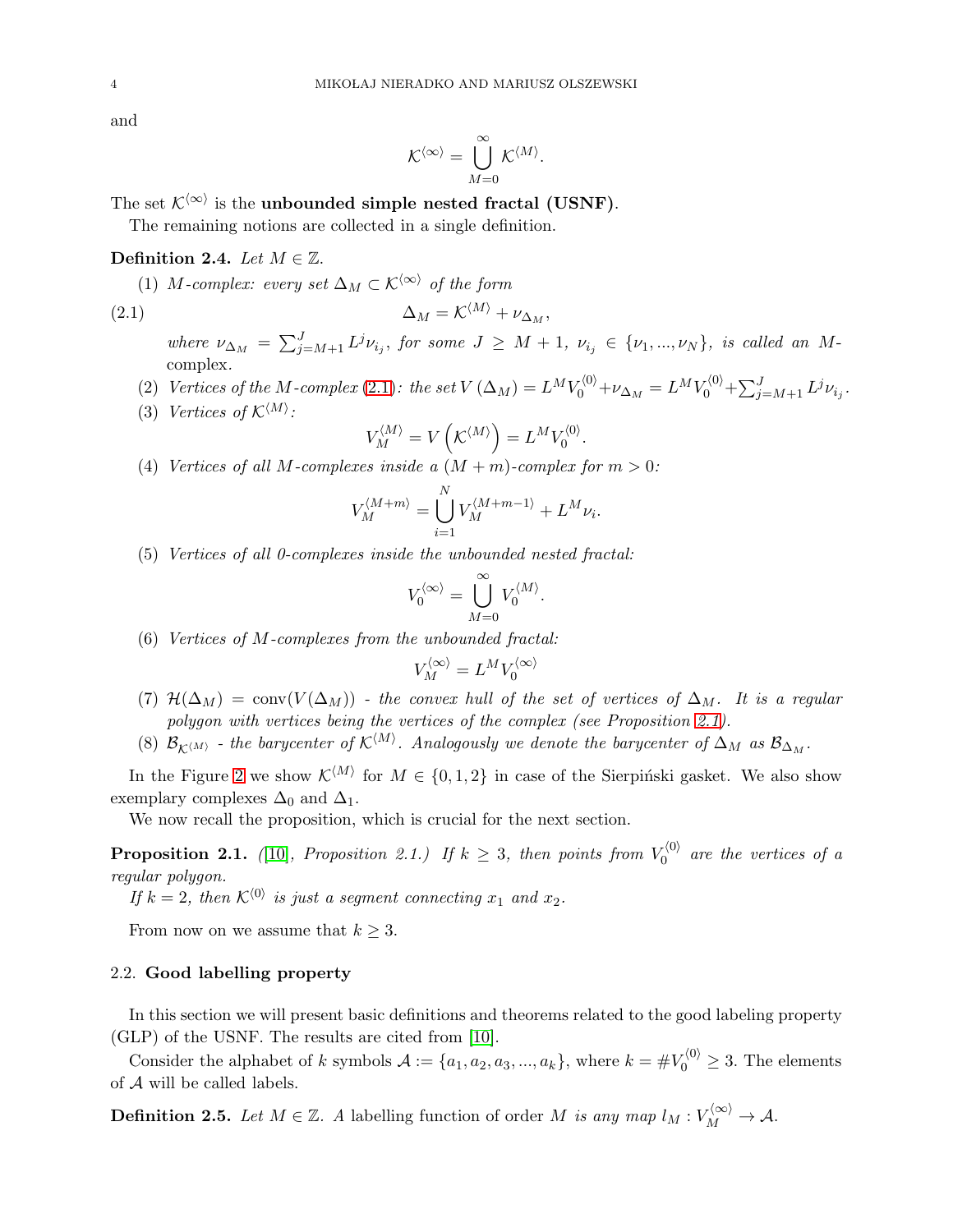

<span id="page-4-0"></span>FIGURE 2. The Sierpiński Gasket.

Since the vertices of every M-complex  $\Delta_M$  are the vertices of a regular polygon with k vertices, there exist exactly k different rotations around the barycenter of  $\mathcal{K}^{\langle M \rangle}$ , mapping  $V_M^{\langle M \rangle}$  onto  $V_M^{\langle M \rangle}$ . They will be denoted by  $\{R_1, ..., R_k\} =: \mathcal{R}_M$  (the rotations are ordered in such a way that for  $i = 1, 2, ..., k$ , the rotation  $R_i$  rotates by angle  $\frac{2\pi i}{k}$ .

<span id="page-4-1"></span>**Definition 2.6.** [\[10,](#page-20-13) Definition 3.2][Good labelling function of order M] Let  $M \in \mathbb{Z}$ . A function  $\ell_M : V_M^{(\infty)} \to \mathcal{A}$  is called a good labelling function of order M if the following conditions are met.

- (1) The restriction of  $\ell_M$  to  $V_M^{\langle M \rangle}$  is a bijection onto A.
- (2) For every M-complex  $\Delta_M$  represented as

$$
\Delta_M = \mathcal{K}^{\langle M \rangle} + \nu_{\Delta_M},
$$

where  $\nu_{\Delta_M} = \sum_{j=M+1}^{J} L^j \nu_{i_j}$ , with some  $J \geq M+1$  and  $\nu_{i_j} \in {\{\nu_1, ..., \nu_N\}}$  (cf. Def. [2.4\)](#page-3-2), there exists a rotation  $R_{\Delta_M} \in \mathcal{R}_M$  such that

$$
\ell_M(v) = \ell_M (R_{\Delta_M}(v - \nu_{\Delta_M})), \quad v \in V(\Delta_M).
$$

An USNF  $\mathcal{K}^{\langle\infty\rangle}$  is said to have the good labelling property of order M if a good labelling function of order M exists.

Note that for every M-complex  $\Delta_M$  the restriction of a good labelling function to  $V(\Delta_M)$  is a bijection onto A.

Thanks to the selfsimilar structure of  $\mathcal{K}^{\langle \infty \rangle}$ , the good labelling property of order M for some  $M \in \mathbb{Z}$  is equivalent to this property of any other order  $M \in \mathbb{Z}$ . This gives rise to the following general definition.

**Definition 2.7.** [\[10,](#page-20-13) Definition 3.3][Good labelling property] An USNF  $\mathcal{K}^{\langle\infty\rangle}$  is said to have the good labelling property (GLP in short) if it has the good labelling property of order M for some  $M \in \mathbb{Z}$ .

**Proposition 2.2.** [\[10,](#page-20-13) Proposition 3.1] For USNF's with the GLP, for any  $M \in \mathbb{Z}$  the good labelling of order M is unique up to a permutation of the alphabet set A. In particular, if  $\mathcal{K}^{\langle\infty\rangle}$  has the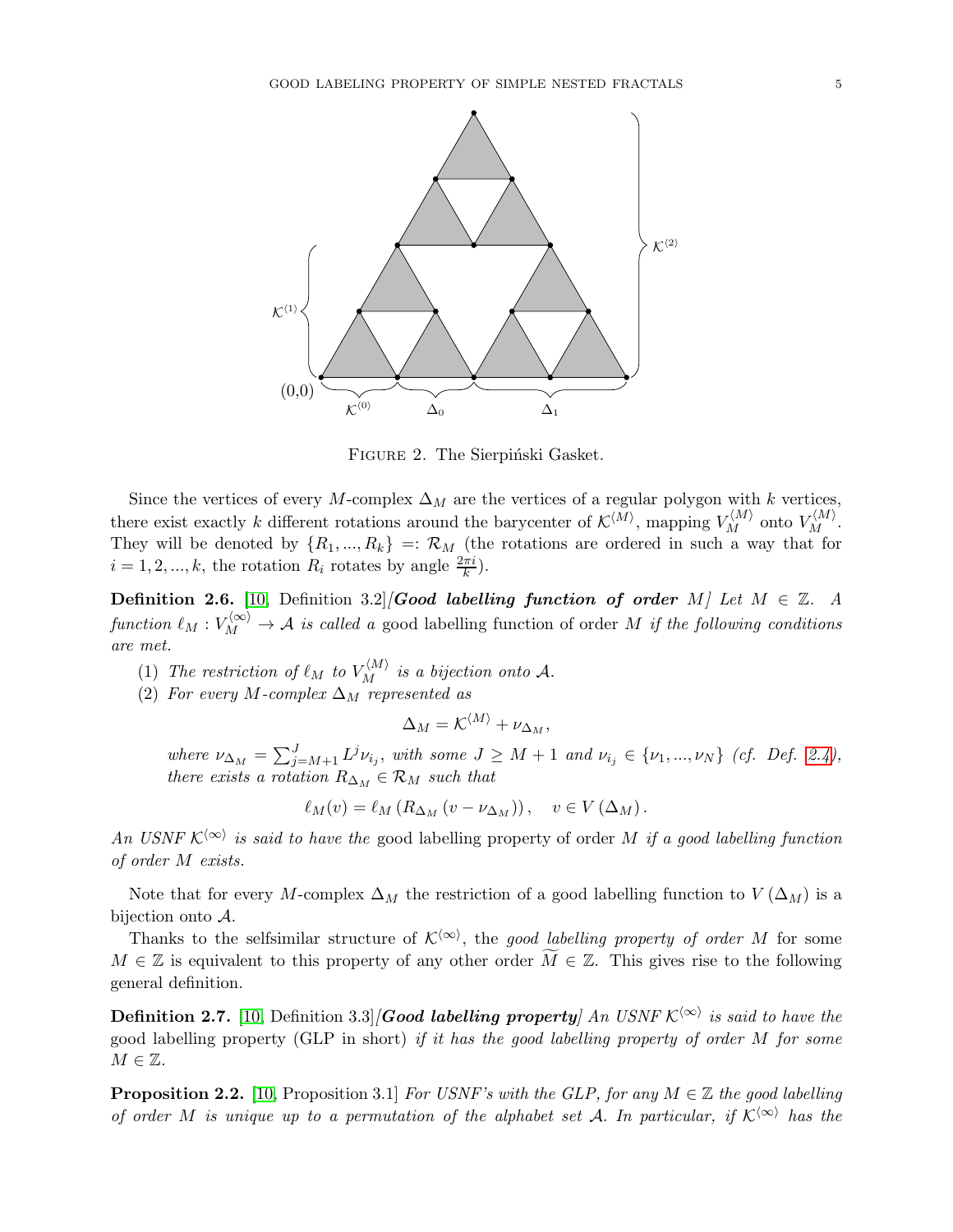GLP and a bijection  $\widetilde{\ell}_M : V_M^{\langle M \rangle} \to A$  is given, then there exists a unique good labelling function  $\ell_M: V_M^{\langle \infty \rangle} \to \mathcal{A} \ \textit{such that} \ \ell_M \vert_{V_M^{\langle M \rangle}} = \widetilde{\ell}_M.$ 

**Proposition 2.3.** [\[10,](#page-20-13) Proposition 3.2] Let  $\mathcal{K}^{\langle\infty\rangle}$  be a planar USNF,  $M \in \mathbb{Z}$  and let  $\ell_{M,0}: V_M^{\langle M \rangle} \to$ A be a bijection. Then  $\mathcal{K}^{\langle \infty \rangle}$  has the GLP if and only if there exists an extension of  $\ell_{M,0}$  to  $\widetilde{\ell}_{M,0}:V_M^{\langle M+1\rangle}\to \mathcal{A}$  such that for every M-complex  $\Delta_M\subset \mathcal{K}^{\langle M+1\rangle}$  represented as (cf. Definition [2.4\)](#page-3-2)

$$
\Delta_M = \mathcal{K}^{\langle M \rangle} + L^{M+1} \nu_{i_{M+1}}, \quad \nu_{i_{M+1}} \in \{\nu_1, ..., \nu_N\},
$$

there exists a rotation  $R_{\Delta_M} \in \mathcal{R}_M$  such that

$$
\widetilde{\ell}_{M,0}\left(R_{\Delta_M}\left(v - L^{M+1}\nu_{i_{M+1}}\right)\right) = \widetilde{\ell}_{M,0}(v), \quad v \in V\left(\Delta_M\right).
$$

This proposition means that if a labeling on  $V_M^{\langle M \rangle}$  can be extended in a 'good' way to  $V_M^{\langle M+1 \rangle}$ , then it can be extended as a good labelling also to  $V_M^{(\infty)}$ .

Equivalently, due to self-similarity, it is sufficient to show that the labeling on  $V_0^{(0)}$  can be extended to  $V_0^{(1)}$ . In order to simplify the proofs in the next section, we will describe further results in terms of labeling of  $V_0^{\langle 1 \rangle}$ .

Checking manually if the fractal has GLP may not be easy. In [\[10\]](#page-20-13) the following theorems were proved.

<span id="page-5-1"></span>**Theorem 2.1.** [\[10,](#page-20-13) Theorems 3.1, 3.2] If  $\#V_0^{(0)} = p$ , where  $p \geq 3$  is a prime number, then  $\mathcal{K}^{(\infty)}$ has the GLP.



FIGURE 3. Well labeled  $K^{\langle 1 \rangle}$  in case of pentagonal complexes.

<span id="page-5-0"></span>**Theorem 2.2.** [\[10,](#page-20-13) Theorem 3.4] If  $\#V_0^{(0)} = k$ ,  $k \geq 3$ , is an even number, then  $K^{\langle \infty \rangle}$  has the GLP if and only if the 0-complexes inside the 1-complex  $\mathcal{K}^{\langle 1\rangle}$  can be split into two disjoint classes such that each complex from one of the classes intersects only complexes from the other class.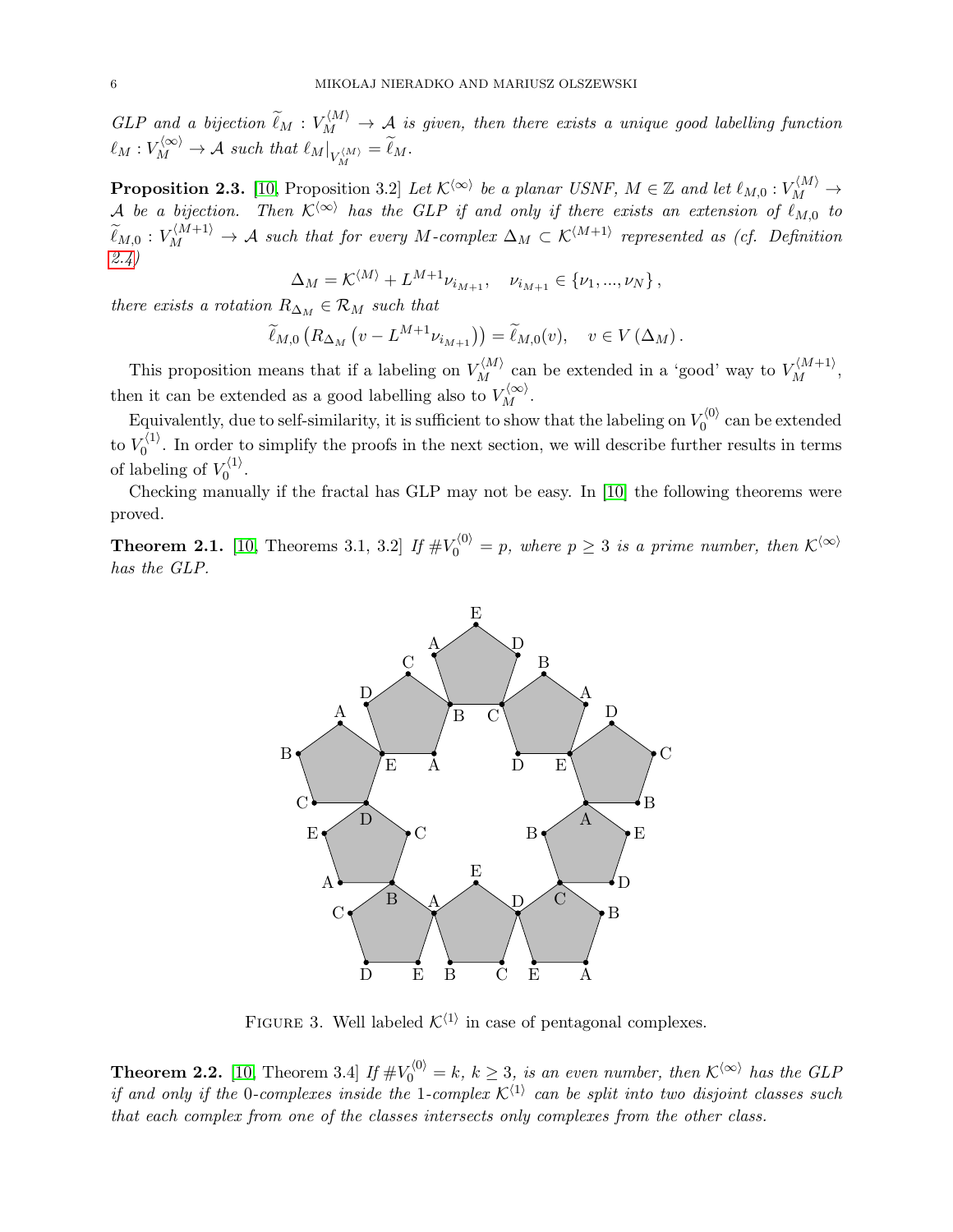

<span id="page-6-1"></span>FIGURE 4. Example of labeling and division into classes for the Sierpinski Hexagon and an attempt of labeling of the Lindstrøm Snowflake.

The Sierpinski Hexagon has the GLP. Its vertices can be labeled  $A-F$  as in the Figure [4](#page-6-1) and its complexes can be divided into classes 1-2. The labeling of the Lindstrøm Snowflake is impossible. In the Figure [4](#page-6-1) the middle complex cannot be in the first, nor in the second class. The vertex  $C/F$ can have only one label, hence the good labeling function satisfying the Definition [2.6](#page-4-1) does not exist.

<span id="page-6-2"></span>**Theorem 2.3.** [\[10,](#page-20-13) Theorem 3.3] If  $k \geq 3$  and there are no inessential fixed points of the similitudes generating  $\mathcal{K}^{\langle 0 \rangle}$ , i.e.  $k = N$ , then  $\mathcal{K}^{\langle \infty \rangle}$  has the GLP.

Summing up, it was known that all fractals with k prime or  $k = N$  have GLP. Moreover we knew the characterization of GLP for fractals with  $k$  even.

We still have to analyze fractals with k odd, composite, and  $N > k$ . We will focus on them in the next chapter.

# 3. New results

# 3.1. Characterization of GLP for fractals with odd  $k$

Theorem [3.1](#page-6-0) is the counterpart of Theorem [2.2](#page-5-0) for fractals with odd k. It gives characterization of GLP and conditions this property on the geometric structure of complexes. For odd  $k$  we can get Theorem [2.3](#page-6-2) as a special case of Theorem [3.1.](#page-6-0)

In the next theorem as a cycle of 0-complexes we will understand a sequence of adjacent 0 complexes  $\Delta_{0,1}, \Delta_{0,2}, \ldots, \Delta_{0,j}$ , for some j, (all distinct) such that the last  $\Delta_{0,j}$  is adjacent to the first  $\Delta_{0,1}$ .

We say that a rotation by angle  $\alpha$  (counter-clockwise) occurs in a cycle if the next complex arises from the previous one by rotation by the angle  $\alpha$  around their common vertex (Figure [5\)](#page-7-0). From Fact 3.1 in [\[10\]](#page-20-13) we know that for odd k only rotations by  $\frac{k+1}{k}\pi$  and  $\frac{k-1}{k}\pi$  may occur in the cycle.

<span id="page-6-0"></span>**Theorem 3.1.** For  $K^{\langle\infty\rangle}$  with an odd number of essential fixed points k, the following conditions are equivalent.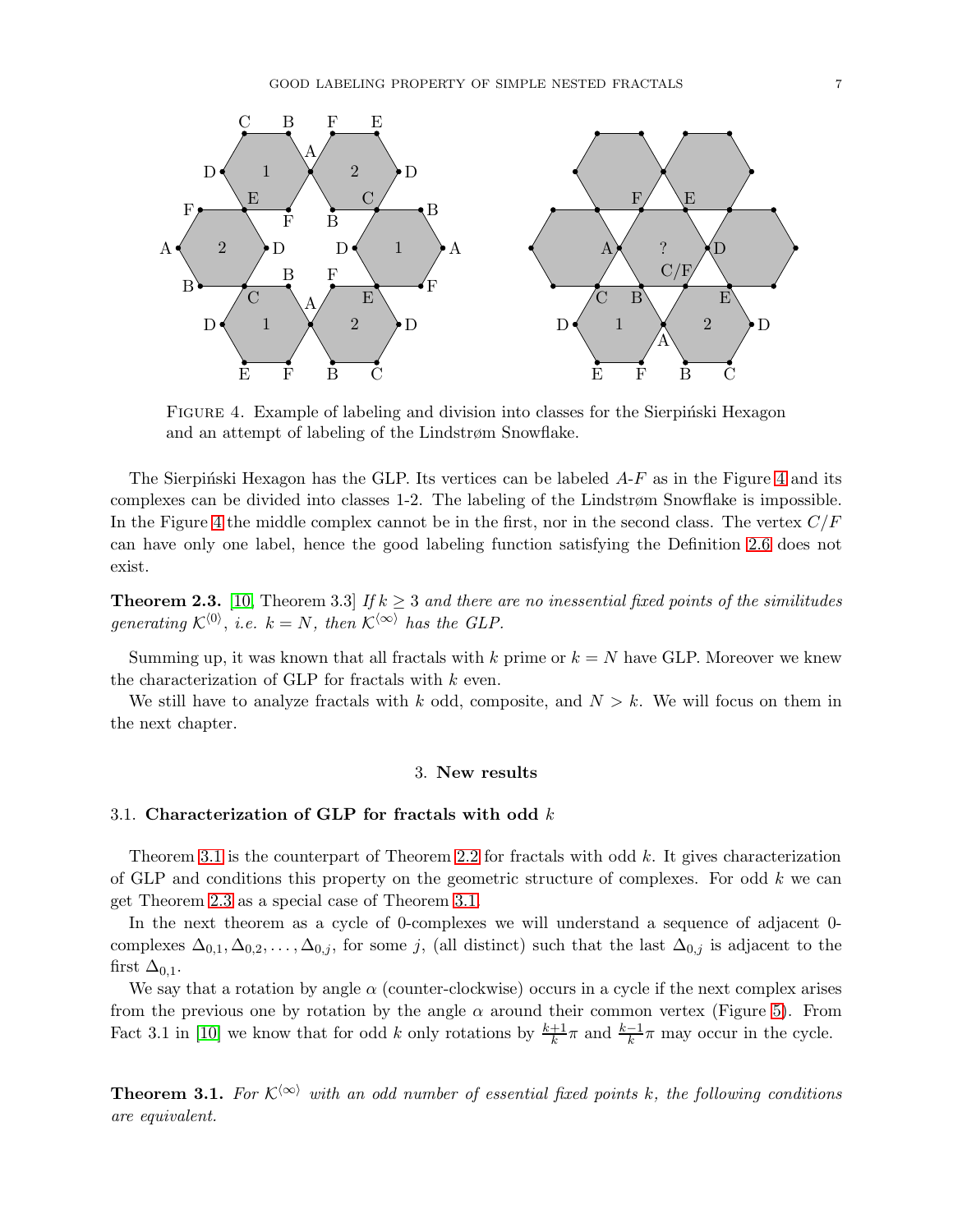

<span id="page-7-0"></span>FIGURE 5. Rotation of 0-complex by two possible angles when  $k = 5$ .

- (A) The fractal  $\mathcal{K}^{\langle \infty \rangle}$  has GLP.
- (B) Any cycle of complexes  $\Delta_0$  in  $\mathcal{K}^{\langle 1 \rangle}$ , consisting of c rotations by the angle  $\frac{k+1}{k}\pi$  and d times by the angle  $\frac{k-1}{k}\pi$  satisfies  $k|(c-d)$ .

*Proof.* (A)  $\Rightarrow$  (B) Since  $\mathcal{K}^{\langle\infty\rangle}$  has GLP, then of course  $\mathcal{K}^{\langle 1\rangle}$  and any its subset can be well labelled. Hence, any cycle of rotation of labels "going back" to the starting 0-complex must coincide with it, otherwise  $\mathcal{K}^{\langle \infty \rangle}$  would not have GLP.

That is, for any cycle with a fixed number of rotations  $c$  and  $d$ , there is an n such that holds

$$
c\frac{k+1}{k}\pi + d\frac{k-1}{k}\pi = 2\pi n.
$$

After few simple transformations, we get

$$
c + d + \frac{c - d}{k} = 2n.
$$

 $(c + d)$  and 2n are integers, therefore the left side is also an integer if and only if  $k|(c - d)$ .  $(A) \leftarrow (B)$  Suppose the following condition holds for a given cycle of complexes

$$
c\frac{k+1}{k}\pi + d\frac{k-1}{k}\pi = 2\pi n.
$$

This cycle can be well labeled - we label vertices of the complex  $\Delta_{0,1}$  and then recursively having labeled vertices of  $\Delta_{0,i}$  for some i we can rotate the labels to  $\Delta_{0,i+1}$  analogously to the rotation of the whole complex. Thanks to the assumption, we know that the labels after the rotation of  $\Delta_{0,j}$  on  $\Delta_{0,1}$  will match those originally assigned to the vertices of  $\Delta_{0,1}$ . Thus, indeed the complex vertices in the cycle can be well labeled.

In the next step, we label the vertices of the remaining complexes as follows: select the complex  $\Delta_0 \subset \mathcal{K}^{\langle 1 \rangle}$  with unlabeled vertices, which is adjacent to some labeled complex  $\Delta'_0$ .  $\Delta_0$  is created by rotating  $\Delta'_0$  by the angle  $\frac{k+1}{k}\pi$  or  $\frac{k-1}{k}\pi$  and analogously to this rotation, we rewrite the labels from  $\Delta'_0$  on  $\Delta_0$ . Meeting the assumption guarantees that each vertex will receive exactly one label (because whole cycles can be labeled in one way). Moreover, since the labels on each cell are arranged in the same orientation, the condition of good labeling properties will be met, that is the fractal has GLP.

## 3.2. Reduction of the test area for GLP verification

For larger number of 0-complexes in  $K^{\langle 1 \rangle}$  the verification of GLP on  $K^{\langle 1 \rangle}$  using the characterization theorems can be time-consuming. We will show that the area of GLP verification can be reduced to "two k-th" of  $\mathcal{K}^{\langle 1 \rangle}$ .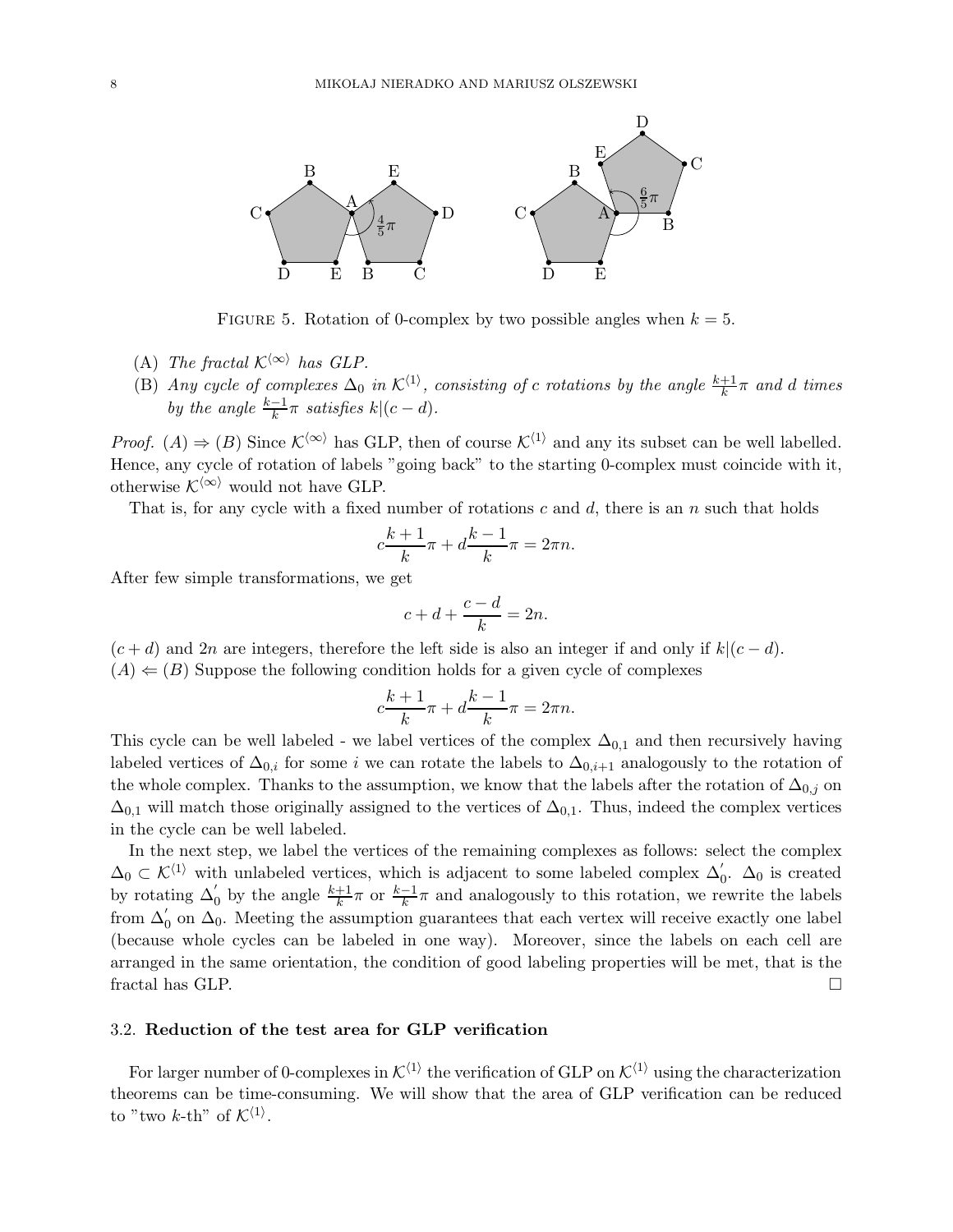**Definition 3.1.** Let  $K^{\langle 1 \rangle}$  have k essential fixed points. The bounded area  $U_i$  of the fractal  $K^{\langle 1 \rangle}$  is the sum of sets

- the angle (without rays) of measure  $\frac{2\pi}{k}$  and vertex  $\mathcal{B}_{\mathcal{K}^{(1)}}$ , where rays are the half-lines included in axes of symmetry of  $K^{\langle 1 \rangle}$  which pass through vertices of the complex,
- half-line without the initial point being the left edge (from  $\mathcal{B}_{K(1)}$  point of view) of the angle above, that is half of one of two axes of symmetry bounding that angle

# intersected with  $\mathcal{K}^{\langle 1 \rangle}$ .

The area  $U_i$  does not contain  $\mathcal{B}_{\mathcal{K}^{(1)}}$ , therefore  $\bigcup_{j=1}^k U_j = \mathcal{K}^{(1)} \setminus \mathcal{B}_{\mathcal{K}^{(1)}}$  and that sum is disjoint.

The fractal slice  $W_i$  is defined as the sum of those cells  $\Delta_0 \subset \mathcal{K}^{\langle 1 \rangle}$  which centers  $\mathcal{B}_{\Delta_0}$  lie in the area  $U_i$ .



FIGURE 6. Area  $U_1$  in  $\mathcal{K}^{\langle 1 \rangle}$  for k equal 7.

It can be shown that  $\bigcup_{j=1}^k W_j = \mathcal{K}^{\langle 1 \rangle}$  holds for  $k > 4$  and  $k \neq 6$ , because in this case  $\mathcal{B}_{\mathcal{K}^{(1)}}$  does not belong to  $\mathcal{K}^{\langle 1 \rangle}$ . This fact results from the Lemma [3.3](#page-11-0) in the further part of the work.

# <span id="page-8-0"></span>Theorem 3.2. If

1)  $k \neq 6$ 

or

2)  $k = 6$ , but  $\mathcal{B}_{\mathcal{K}^{(1)}} \notin \mathcal{K}^{\langle 1 \rangle}$ ,

then  $\mathcal{K}^{\langle\infty\rangle}$  has GLP if and only if it is possible to well label vertices in two neighboring slices  $W_i$ ,  $W_{i+1}$  of the fractal  $\mathcal{K}^{\langle 1 \rangle}$ .

For  $k = 6$  we can construct  $\mathcal{K}^{\langle 1 \rangle}$  such that for some 0-complex  $\Delta_0$  its center  $\mathcal{B}_{\Delta_0}$  would be the point  $\mathcal{B}_{\mathcal{K}^{(1)}}$ , which would mean that the selected  $\Delta_0$  would not be in any slice  $W_i$ . In this case,  $\mathcal{K}^{\langle\infty\rangle}$ has no GLP, because the connectivity condition forces the 0-complex in  $\mathcal{B}_{K(1)}$  to be adjacent to some other, and the symmetry condition forces it to have exactly six neighbors. Using the Theorem [2.2](#page-5-0) we show that  $K^{\langle 1 \rangle}$  cannot be well labeled. The Figure [7](#page-9-0) shows our reasoning.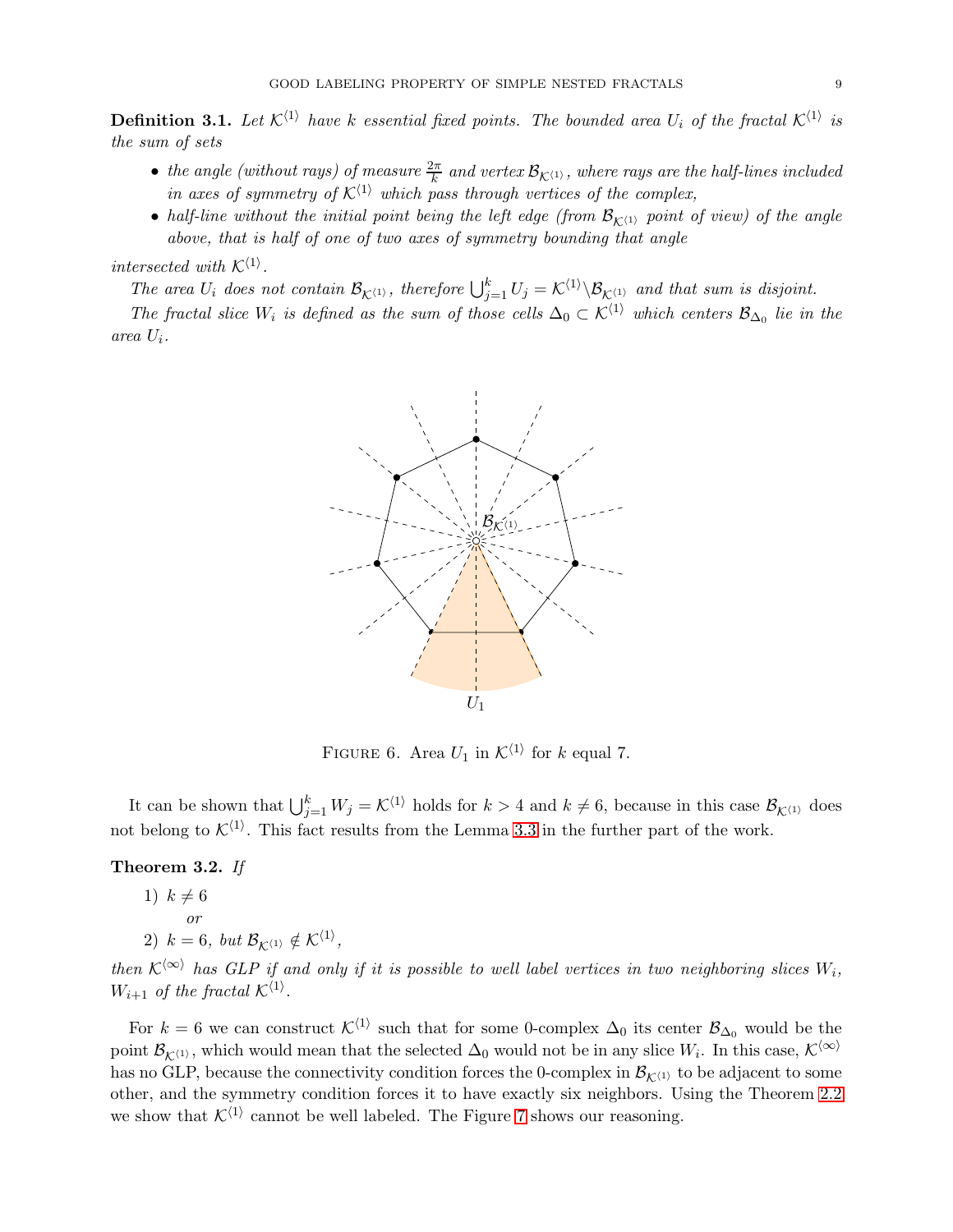

<span id="page-9-0"></span>FIGURE 7. Attaching a brown 0-complex to the one in  $\mathcal{B}_{K(1)}$ , in the left Figure, forces  $K^{\langle 1 \rangle}$  to be constructed as on the right.

Before we move on to the proof of Theorem [3.2,](#page-8-0) we will prove the following lemmas.

<span id="page-9-1"></span>**Lemma 3.1.** Let  $\mathcal{K}^{\langle 1 \rangle}$  be a fractal with k essential fixed points. Then it is invariant under rotation by angle  $\frac{2\pi}{k}$ .

*Proof.* It is enough to show that any point belonging to  $\mathcal{K}^{(1)}$  after rotation by the angle  $\frac{2\pi}{k}$  coincides with another. Let us take the point  $x \in \mathcal{K}^{\langle 1 \rangle}$  being at distance r from  $\mathcal{B}_{\mathcal{K}^{\langle 1 \rangle}}$ , at distance  $t_1$  from the axis of symmetry to the right of x looking from  $\mathcal{B}_{\mathcal{K}^{(1)}}$  and  $t_2$  from the axis of symmetry on the left. We will denote these axes of symmetry  $L_1$  and  $L_2$  respectively, and the next one lying to the left of  $L_2$  will be denoted  $L_3$  (as in the Figure [8\)](#page-10-0). Due to the symmetry condition, there is a point inside the fractal symmetric to x with respect to  $L_2$ . Let us call it y. Just like x, it is at distance  $t_2$  from  $L_2$  and at distance r from  $\mathcal{B}_{K(1)}$ . Moreover, since the image of  $L_1$  in symmetry with respect to  $L_2$ is  $L_3$ , then the distance of y to  $L_3$  is equal to  $t_1$ . Now let us take a look at the point symmetric to y with respect to  $L_3$ , let us call it z. It is distant from  $\mathcal{B}_{K(1)}$  by r and distant from  $L_3$  by  $t_1$ . The angle between consecutive fractal symmetry axes is  $\frac{\pi}{k}$ , so the angle between  $L_1$  and  $L_3$  is  $\frac{2\pi}{k}$ . The same is the angle between  $x\mathcal{B}_{\mathcal{K}^{(1)}}$  and  $z\mathcal{B}_{\mathcal{K}^{(1)}}$ , because both segments form the same angle  $\gamma$  with the neighboring axes (here  $L_1$  and  $L_3$ ). So  $z \in \mathcal{K}^{\langle 1 \rangle}$  is the image of the point x by rotation around  $\mathcal{B}_{\mathcal{K}^{\langle 1 \rangle}}$  by angle  $\frac{2\pi}{k}$ .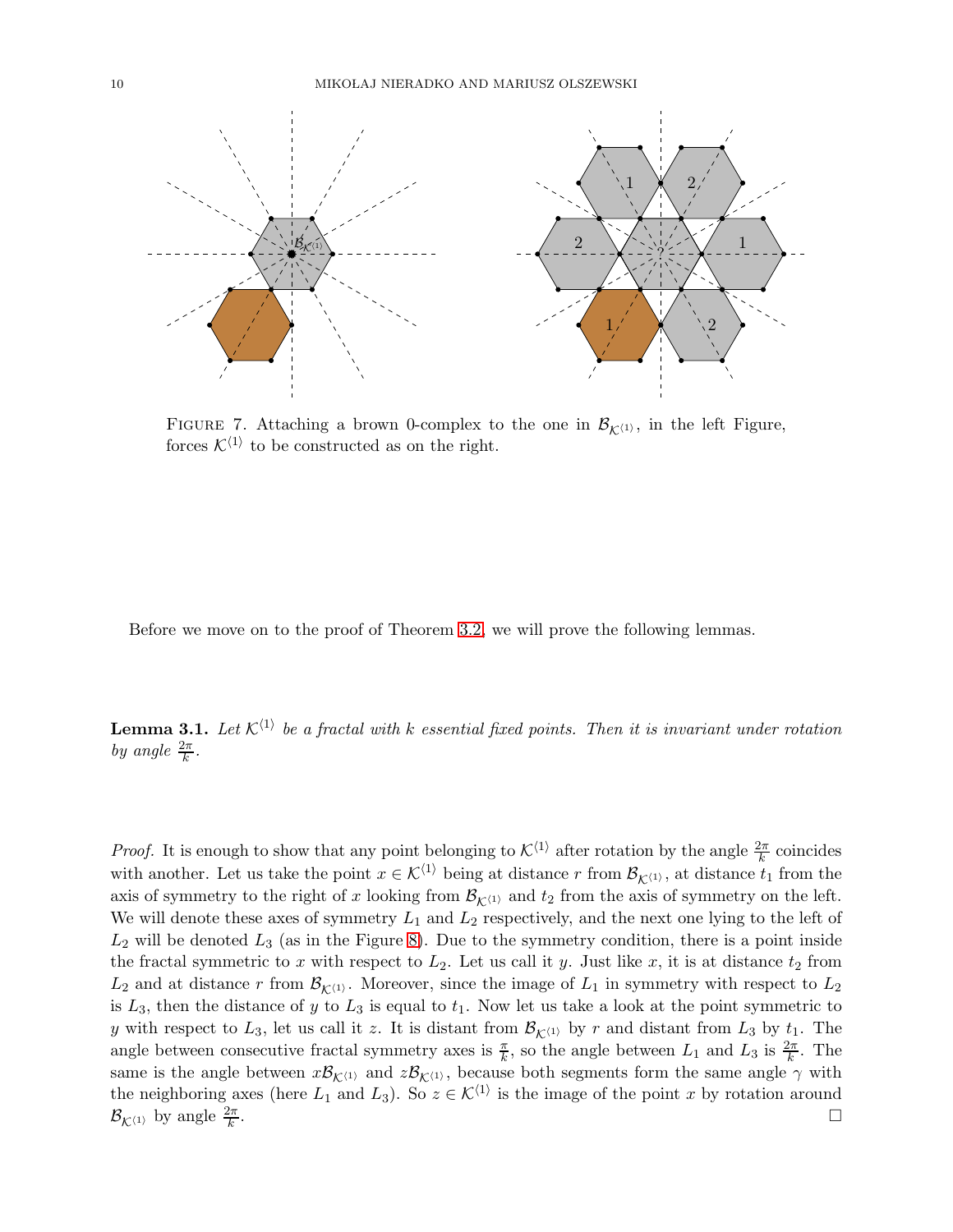

<span id="page-10-0"></span>Figure 8. Illustration for the Lemma [3.1](#page-9-1) proof.

The next two lemmas give us key information about the position of 0-complexes in  $\mathcal{K}^{\langle 1 \rangle}$ .

<span id="page-10-1"></span>**Lemma 3.2.** If  $k > 3$ , then there is no 0-complex  $\Delta_0$  such that any of its vertices lies at the meeting point of all  $U_i$  areas, i.e. in  $\mathcal{B}_{\mathcal{K}^{\langle 1\rangle}}$ .

*Proof.* Since  $\mathcal{K}^{\langle 1 \rangle}$  has k axes of symmetry, the smaller of the angles between consecutive axes is  $\frac{\pi}{k}$ . It is known that the angle in the convex hull  $\mathcal{H}(\Delta_0)$ , which is a regular polygon with k vertices, is equal to  $\frac{k-2}{k}\pi$ , for  $k \in \{4, 5, 6, \dots\}$  (by assumption we exclude equilateral triangles).

If any sides of  $\mathcal{H}(\Delta_0)$  were on the axes of symmetry of  $\mathcal{K}^{\langle 1 \rangle}$ , we would find two neighbor 0complexes with common sides (but we know that they can only have joint vertices). Similarly, if the interior of  $\mathcal{H}(\Delta_0)$  is crossed by the axis of symmetry of  $\mathcal{K}^{\langle 1 \rangle}$ , then that axis must also be the axis of symmetry of  $\mathcal{H}(\Delta_0)$  (that is the bisector of the angle of the polygon  $\mathcal{H}(\Delta_0)$  at the vertex  $\mathcal{B}_{\mathcal{K}^{\langle 1 \rangle}}$ ).

Thus,  $\mathcal{H}(\Delta_0)$  can be intersected by at most one axis of symmetry of  $\mathcal{K}^{\langle 1\rangle}$  and the internal angle of  $\mathcal{H}(\Delta_0)$  must be less than  $\frac{2\pi}{k}$ .

It means that the following inequality holds

and equivalently 
$$
k < 4
$$
.

FIGURE 9. Example of overlapping  $\mathcal{H}(\Delta_0)$  on other axes, looking from the left for  $k$  equal to 4, 5 and 6, respectively.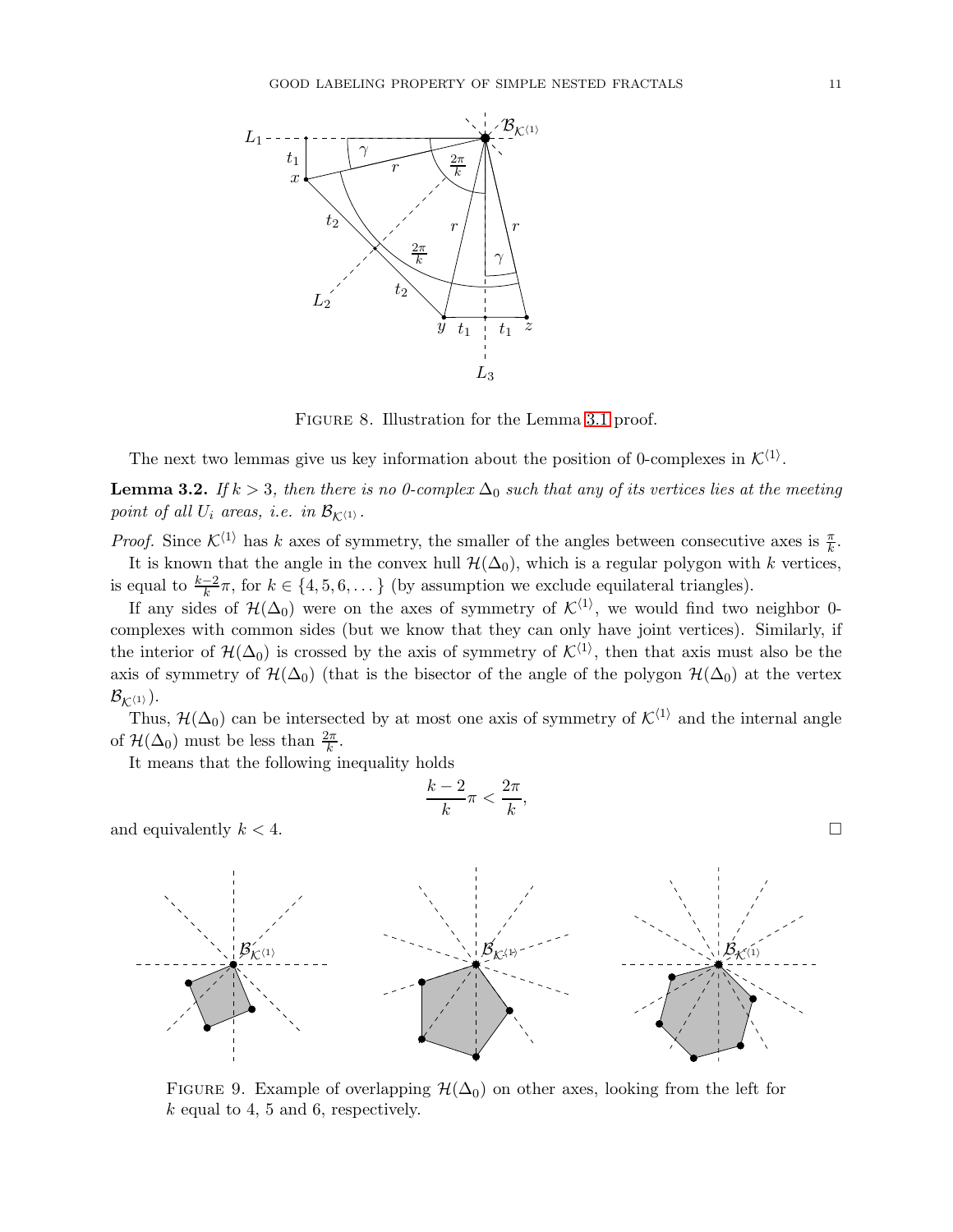Now we will show that for almost all values of k a 0-complex cannot be located in the  $\mathcal{K}^{(1)}$ barycenter.

<span id="page-11-0"></span>**Lemma 3.3.** For  $k > 4$  and  $k \neq 6$  we have  $\mathcal{B}_{\mathcal{K}^{(1)}} \notin \mathcal{K}^{(1)}$ .

*Proof.* On the contrary, let us suppose that there exists  $\Delta_0 \subset \mathcal{K}^{\langle 1 \rangle}$  containing  $\mathcal{B}_{\mathcal{K}^{\langle 1 \rangle}}$ . Let us denote it by  $\Delta_{\mathcal{B}}$ . We know from Lemma [3.2](#page-10-1) that  $\mathcal{B}_{\mathcal{K}^{(1)}}$  cannot be a vertex of  $\Delta_{\mathcal{B}}$ . The symmetry condition forces  $\mathcal{B}_{\mathcal{K}^{(1)}}$  to be also the barycenter of  $\Delta_{\mathcal{B}}$ .

We will show that such  $\Delta_B$  cannot be adjacent to any other  $\Delta_0$ . At first we will prove this for an odd  $k > 4$ , and later for even  $k > 6$ .

For odd k note that any 0-complex adjacent to  $\Delta_B$  must overlap it after rotation by the angle  $k-1$  $\frac{-1}{k}\pi$  or  $\frac{k+1}{k}\pi$  around the common vertex (cf. Fact 3.1 in [\[10\]](#page-20-13)). Then the axis of symmetry of  $\mathcal{K}^{\langle 1 \rangle}$ , passing through the common vertex of  $\Delta_0$  and  $\Delta_{\mathcal{B}}$ , will intersect  $\Delta_0$ , but it will not be  $\Delta_0$ 's axis of symmetry.

The axis of symmetry of  $\mathcal{K}^{\langle 1 \rangle}$  would be  $\Delta_0$ 's axis of symmetry only when  $\Delta_0$  originated from the rotation of  $\Delta_B$  by angle  $\pi$ , which is not allowed for odd k (see Figure [10\)](#page-11-1).



<span id="page-11-1"></span>FIGURE 10. Example for  $k = 5$ . From the left side, two possible rotations and the impossible one forced by the symmetry.

If  $k > 6$  is even, we will show that even though any 0-complex  $\Delta_0$  adjacent to  $\Delta_B$  does not violate the symmetry with respect to the axis passing through the common vertex of  $\Delta_B$  and  $\Delta_0$ , at least two other symmetry axes of  $\mathcal{K}^{\langle 1 \rangle}$  intersect  $\Delta_0$ , what contradicts the symmetry condition.

We know that the internal angle of convex hulls  $\mathcal{H}(\Delta_B)$  and  $\mathcal{H}(\Delta_0)$  is  $\frac{k-2}{k}\pi$ . They are regular polygons, and let us denote the length of their sides as 2a.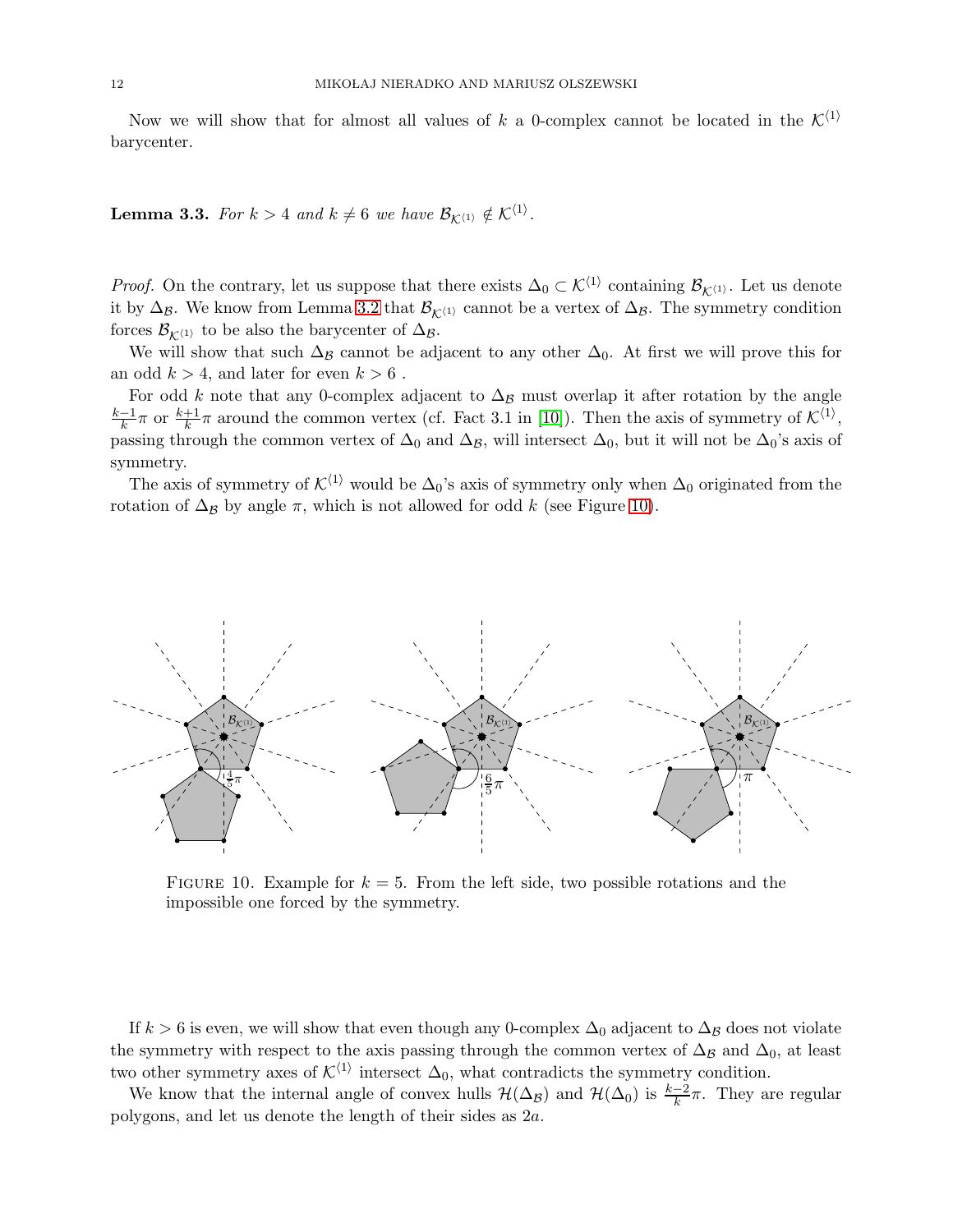

<span id="page-12-0"></span>FIGURE 11. We get  $b < 2a$ , so the vertices of  $\Delta_0$  lie outside the axes  $L_1$  and  $L_3$ .

Let us denote the vertices as shown in the Figure [11.](#page-12-0) Let B be the common vertex of  $\mathcal{H}(\Delta_B)$ and  $\mathcal{H}(\Delta_0)$ . Let us also denote the axis of symmetry of  $\mathcal{K}^{\langle 1\rangle}$  passing through B as  $L_2$ . Let A and C be the midpoints of the sides of  $\mathcal{H}(\Delta_B)$  sides emanating from B, and let the axes of symmetry passing through them be  $L_1, L_3$  respectively. Then  $AB = BC = a$ .

Let D and E be the intersection points of  $L_3$  and  $L_1$  with the sides of  $\mathcal{H}(\Delta_0)$  emanating from B. Let us denote the length of BD as b. We will prove that  $b < 2a$ , and hence the vertex of  $\Delta_0$  lying on the extension of  $AD$  is not in the area between the axes denoted as  $L_2$  and  $L_3$ .

After simple calculations, we get  $\angle BDC = \frac{k-4}{2k}$  $\frac{2-4}{2k}\pi$ . From the dependences in a right triangle  $BCD$ we get

$$
b = \frac{a}{\sin\left(\frac{k-4}{2k}\pi\right)}.
$$

We want to prove that  $b < 2a$ . We make further transformations of our inequality

<span id="page-12-1"></span>
$$
\frac{a}{\sin\left(\frac{k-4}{2k}\pi\right)} < 2a
$$
\n
$$
\frac{1}{\sin\left(\frac{k-4}{2k}\pi\right)} < 2
$$
\n
$$
1 < 2\sin\left(\frac{k-4}{2k}\pi\right)
$$

It's easy to see that  $\sin\left(\frac{k-4}{2k}\right)$  $\frac{z-4}{2k}\pi$ ) is increasing for  $k \geq 4$ . Hence for  $k \geq 8$  we have  $2\sin\left(\frac{7-4}{2\cdot 7}\right)$  $\frac{7-4}{2\cdot7}\pi$  > <  $2\sin\left(\frac{k-4}{2\cdot k}\right)$  $\frac{z-4}{2k}\pi$ , and since  $1 < 1.24 < 2\sin\left(\frac{3}{14}\pi\right)$ , we have proved the lemma.

.

After presentation of all the necessary tools, we can finally move on to the actual proof of the Theorem [3.2.](#page-8-0)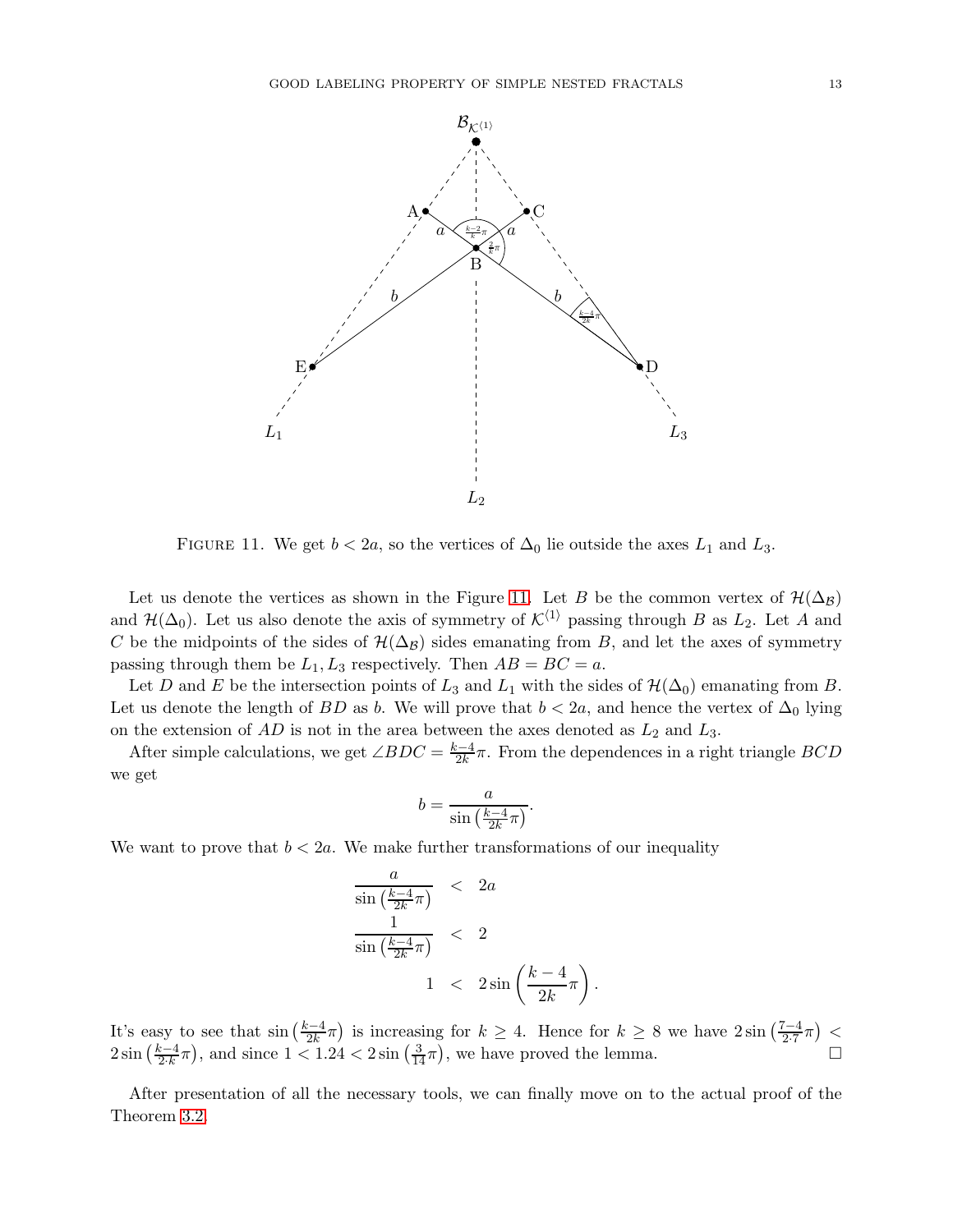*Proof of Theorem [3.2.](#page-8-0)* ( $\Rightarrow$ ) If  $\mathcal{K}^{\langle 1 \rangle}$  can be well labeled, then any subset of  $\mathcal{K}^{\langle 1 \rangle}$  can also be well labeled.

(←) If  $k \in \{3, 4, 5\}$ , then Theorem [2.1](#page-5-1) and [\[10\]](#page-20-13)[Corollary 3.1] tell that the fractal has the GLP. Let us assume that  $k \geq 6$  (but if  $k = 6$ , then  $\mathcal{B}_{\mathcal{K}^{(1)}} \notin \mathcal{K}^{(1)}$ ).

Let  $\mathcal{A} = \{1, 2, 3, ..., k\}$  be the set of labels. From Lemma [3.1](#page-9-1) we know that the areas  $U_i$  are  $2\pi/k$ -rotationally invariant, therefore  $W_i$ 's are as well. Let us denote one of them as  $W_1$  and the following as  $W_2, ..., W_k$  counter-clockwise. Let us label vertices of all 0-complexes in  $W_1 \cup W_2$  in a "good" way, i.e. each 0-complex has the complete set of labels in the same order. We will expand this labeling to vertices of all other 0-complexes in  $\mathcal{K}^{\langle 1 \rangle}$ .

Let us consider vertices of 0-complexes  $\Delta_0$  from  $W_1$  being simultaneoulsy vertices of another complex  $\Delta'_0$  from

- 1.  $W_k$  we denote them as  $w_{1,i}$ ,  $i \in \mathbb{I}_1$  and their collection as  $V_1$ .
- 2.  $W_2$  we denote them as  $w_{2,i}$ ,  $i \in \mathbb{I}_2$ , and their collection as  $V_2$ .

From Lemma [3.2](#page-10-1) we know that no vertex belongs do both categories. Lemma [3.3](#page-11-0) implies that each complex belongs to some slice.

From Lemma [3.1](#page-9-1) we obtain that for each  $w_{1,i} \in V_1$  there exists exactly one  $w_{2,i} \in V_2$  such that after a rotation by angle  $\frac{2\pi}{k}$  (counter clockwise) it will coincide with  $w_{2,i}$ . In particular, the sets  $\mathbb{I}_1$ i  $\mathbb{I}_2$  have the same cardinality. Number of their elements will be denoted as n.

We will now pair the points  $w_{1,i}$  and  $w_{2,i}$  which coincide after rotation. We can renumerate them in such way that in each pair the second indexes are the same  $(w_{1,1}, w_{2,1}), \ldots, (w_{1,n}, w_{2,n})$ . For each pair  $(w_{1,i}, w_{2,i})$  we introduce the difference of labels

$$
r_i = \ell(w_{1,i}) - \ell(w_{2,i}).
$$

We will show that

$$
r_1 \equiv r_2 \equiv \cdots \equiv r_n \mod k
$$

and that it is sufficient to prove that the whole  $\mathcal{K}^{\langle 1 \rangle}$  can be well labeled.

Firstly, we show that it is sufficient.

Since labels in pairs differ by r mod k, then the vertices of complexes in  $W_2$  have labels increased by r mod k from the labels of respective vertices from  $W_1$ . Analogoulsly, the labels of vertices in  $W_3$  are increased by 2r mod k from respective vertices from  $W_1$ , ... and in  $W_k$  are increased by  $(k-1)r$  mod k. By continuing this operation on complexes in W<sub>1</sub> we would not change labels of its vertices, because they would be increased by  $kr \equiv 0 \mod k$ . Therefore each vertex is given exactly one label and the orientation of labels on each complex is preserved. This means that the labeling is good.

Secondly, we show that  $r_i \equiv r_j \mod k$  for each i and j.

If all differences  $r_i$  are equivalent mod k, then the proof is over. Therefore let us assume that there exist at least two differences.

We pick pairs  $(w_{1,1}, w_{2,1}), (w_{1,2}, w_{2,2})$  of vertices such that the differences of labels  $r_1$  and  $r_2$  are distinct. We introduce  $r_{21} := \ell(w_{2,1}) - \ell(w_{1,2}).$ 

The points  $w_{2,1}, w_{2,2}$  are vertices of 0-complexes from  $W_2$ . After rotation by angle  $\frac{2\pi}{k}$  (counter clockwise)  $w_{2,1}$  and  $w_{2,2}$  will coincide with vertices which will be denoted as  $w_{3,1}$  and  $w_{3,2}$ . Analogoulsy  $w_{1,1}$  and  $w_{1,2}$  will coincide after rotation with  $w_{2,1}$  and  $w_{2,2}$ , as it can be seen at Figure [3.2.](#page-12-1)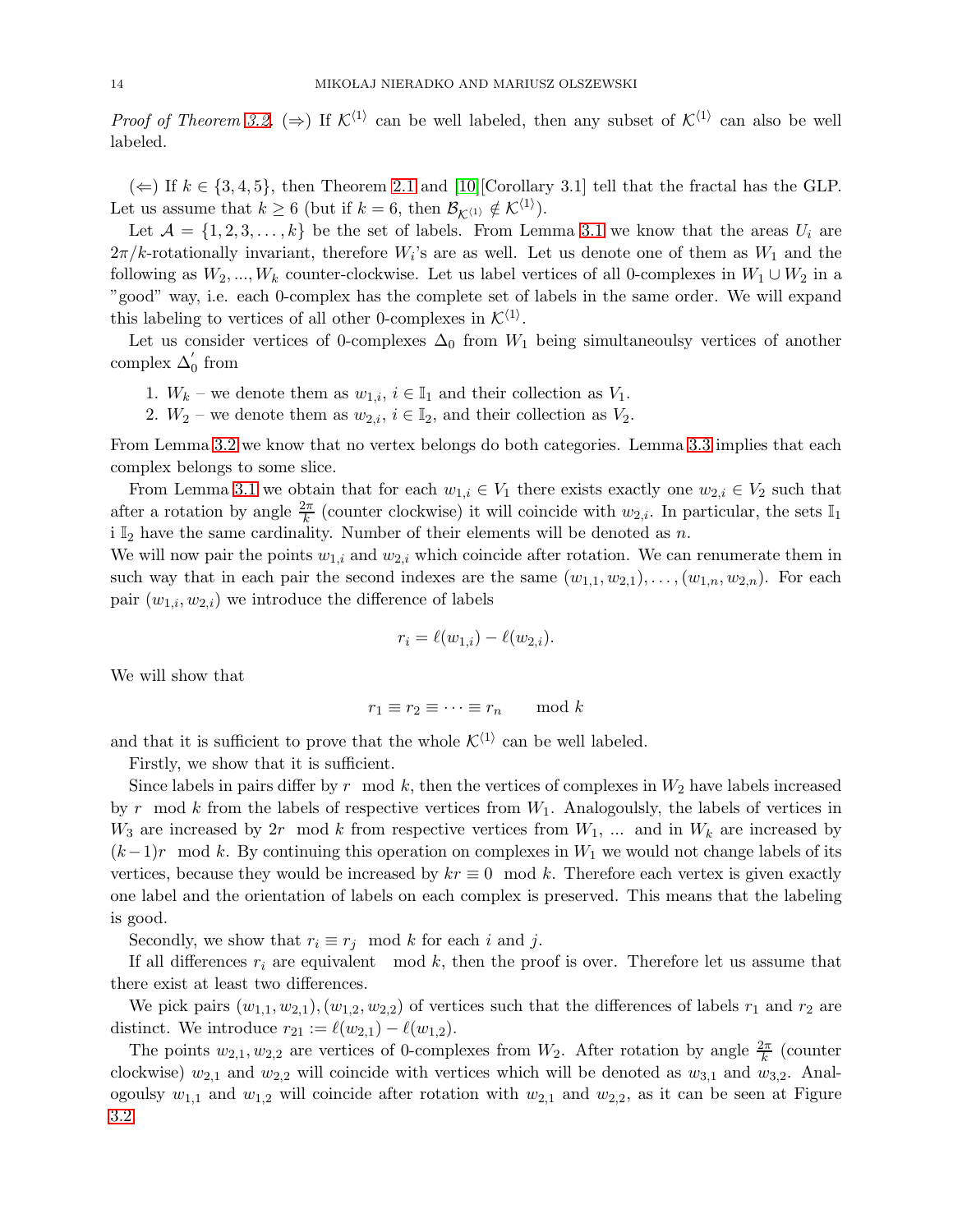

FIGURE 12. Slices  $W_1$ ,  $W_2$  and  $W_k$  in  $\mathcal{K}^{\langle 1 \rangle}$  for  $k = 6$ . The slice  $W_1$  is colored brown. Vertices bordering slices are marked red. Lines connecting red vertices are denoted with differences  $r_i$  between labels.

We assumed that vertices of all complexes  $\Delta_0 \subset W_1 \cup W_2$  are well labeled, so in particular  $w_{1,1}, w_{1,2}, w_{2,1}, w_{2,2}, w_{3,1}, w_{3,2}$  have assigned labels.

Due to rotation invariance  $\ell(w_{3,1}) - \ell(w_{2,1}) \equiv r_1 \mod k$ , as well as  $\ell(w_{3,2}) - \ell(w_{2,2}) \equiv r_2 \mod k$ and  $\ell(w_{3,1}) - \ell(w_{2,2}) \equiv r_{21} \mod k$ .

Therefore

$$
r_1 + r_{21} = (\ell(w_{3,1}) - \ell(w_{2,1})) + (\ell(w_{2,1}) - \ell(w_{1,2})) = \ell(w_{3,1}) - \ell(w_{1,2}) =
$$
  

$$
(\ell(w_{3,1}) - \ell(w_{2,2})) + (\ell(w_{2,2}) - \ell(w_{1,2})) \equiv r_{21} + r_2 \mod k
$$

What gives

$$
r_1 \equiv r_2 \mod k
$$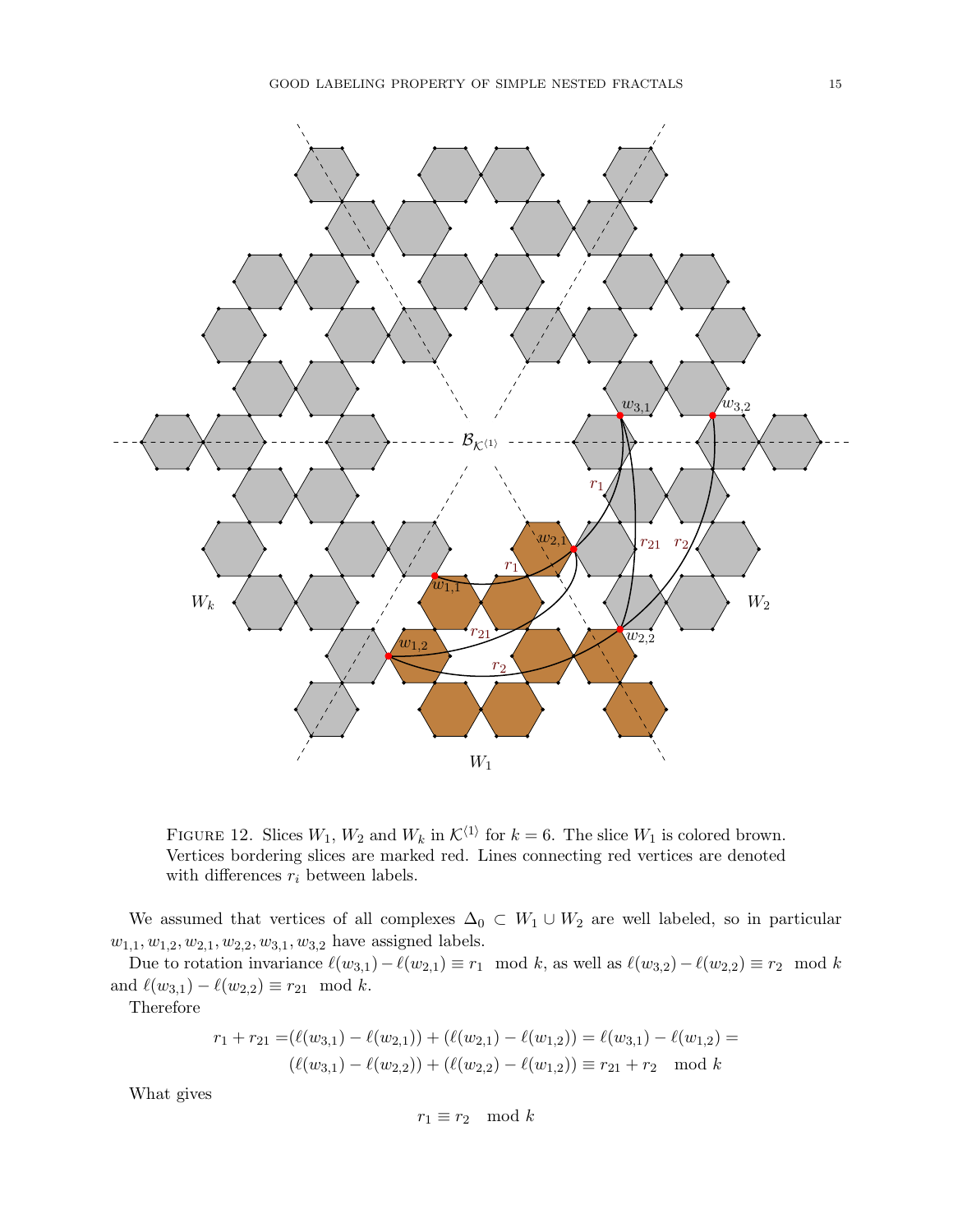contrary to our assumption.

The natural question arises. Why did we need to assume good labeling of "two  $k$ -th" of the fractal, not only "one k-th"? The answer for odd  $k$  is given by Example 3.5 in [\[10\]](#page-20-13), where one can label "one k-th" of  $K^{\langle 1 \rangle}$ , but the fractal does not have GLP.

In case of even  $k$  further reduction is possible.

**Definition 3.2.** The closed slice  $W_i$  is the sum of 0-complexes  $\Delta_0$ , which centers lie in the closure of area  $U_i$ , but still without the barycenter  $\mathcal{K}^{\langle 1 \rangle}$ .

Naturally, in this case intersections of neighbor  $\overline{W_j}$ 's are nonempty.

The necessity of considering closed slices is shown at Figure [13.](#page-15-0) We can see that good labeling of  $W_1$  is possible, because we can divide complexes  $\Delta_0 \subset W_1$  into two classess. The closed slice  $\overline{W_1}$  consisting of additional brown complexes cannot be well labeled and the whole fractal does not have GLP.



<span id="page-15-0"></span>FIGURE 13. Example of a fractal with  $k = 10$  not having GLP. Complexes in the closed slice  $\overline{W_1}$  cannot be divided into two separate classes according to Theorem [2.2.](#page-5-0)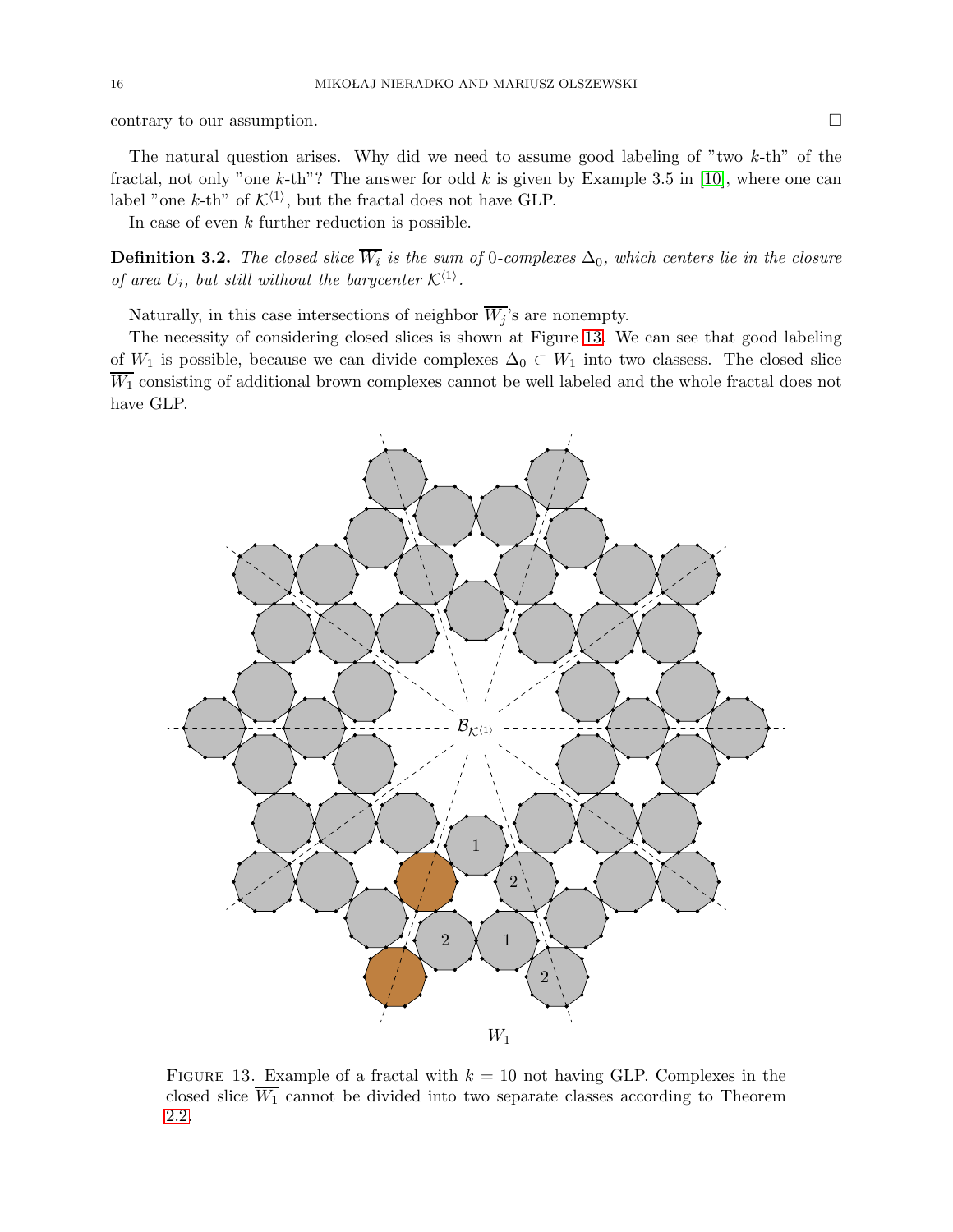# <span id="page-16-0"></span>Theorem 3.3. If

•  $k > 7$  is even

$$
or
$$

•  $k = 6$  and  $\mathcal{B}_{\mathcal{K}^{(1)}} \notin \mathcal{K}^{\langle 1 \rangle},$ 

then  $\mathcal{K}^{\langle\infty\rangle}$  has GLP if and only if vertices of complexes in a closed slice  $\overline{W_i}$  can be well labeled.

*Proof.* We will show that good labeling of a closed slice  $W_i$  implies good labeling of a neighbor slice  $W_{i+1}$ .

At first notice that complexes  $\Delta_0 \subset \overline{W_i}$  adjacent to complexes  $\Delta'_0 \subset W_{i+1}$  must intersect the symmetry axis of  $\mathcal{K}^{\langle 1 \rangle}$ . They cannot be tangent to the axis, because it would imply that two complexes meet at two vertices (and have a common edge).

Since  $W_i$  can be well labeled, we use Theorem [2.2](#page-5-0) to divide complexes  $\Delta_0 \subset W_i$  into two separate classes. Then we "reflect" these classes onto  $\overline{W_{i+1}}$  by symmetry with respect to axis between  $\overline{W_i}$ and  $\overline{W_{i+1}}$ . We have now well labeled  $\overline{W_i} \cup \overline{W_{i+1}}$ . And since  $\overline{W_i} \cup \overline{W_{i+1}} \supset W_i \cup W_{i+1}$ , we have also well labeled  $W_i \cup W_{i+1}$ . We then follow the steps of the proof of Theorem [3.2.](#page-8-0) □

# 3.3. GLP for fractals with  $k = 2^n$

We know that if fractal has a prime number of essential fixed points, then it has GLP. In [\[10\]](#page-20-13) it was also proved that if  $k = 4$ , then the fractal has GLP. There was a conjecture, that for k being higher powers of 2 GLP is certain.

<span id="page-16-1"></span>**Theorem 3.4.** If the fractal has  $2^n$  essential fixed points,  $n \in \mathbb{N}, n > 1$ , then it has GLP.

The main idea of the proof is to show that any cycle of adjacent complexes  $\Delta_0 \subset \mathcal{K}^{\langle 1 \rangle}$  has even length.

<span id="page-16-2"></span>**Lemma 3.4.** Fractal  $K^{\langle\infty\rangle}$  with even k has GLP if and only if any closed path consisting of vectors connecting centers of adjacent complexes  $\Delta_0 \subset \mathcal{K}^{\langle 1 \rangle}$  has even length.

*Proof.* We consider a graph with vertices in barycenters of complexes  $\Delta_0 \subset \mathcal{K}^{\langle 1 \rangle}$ . We connect vertices with an edge if respective complexes are adjacent.

By Theorem [2.2](#page-5-0) we know that  $\mathcal{K}^{\langle \infty \rangle}$  with even k has GLP if and only if complexes  $\Delta_0 \subset \mathcal{K}^{\langle 1 \rangle}$ can be divided into two classes such that complexes from one class are adjacent only to complexes from the other. Considering the given graph it means that the fractal has GLP if and only if that graph is bipartite.

From general graph theory we know that bipartiteness of the graph is equivalent to the fact that each cycle in that graph has even length. We obtain the thesis.  $\square$ 

We follow the definitions by [\[21\]](#page-20-20) and [\[24\]](#page-20-21).

**Definition 3.3.** The minimal polynomial of an algebraic number  $x$  is the monic polynomial with rational coefficients of the lowest degree possible such that x is its root.

For example, for  $\sqrt{2}$  one can easily see that the minimal polynomial is  $x^2 - 2$ . In our proof we will consider numbers of form  $e^{2\pi i p/q}$  for  $p/q \in \mathbb{Q}$ . They are algebraic numbers.

**Definition 3.4.** The primitive root of unity is a number  $e^{2\pi i \frac{1}{n}}$ , where l and n are natural and coprime.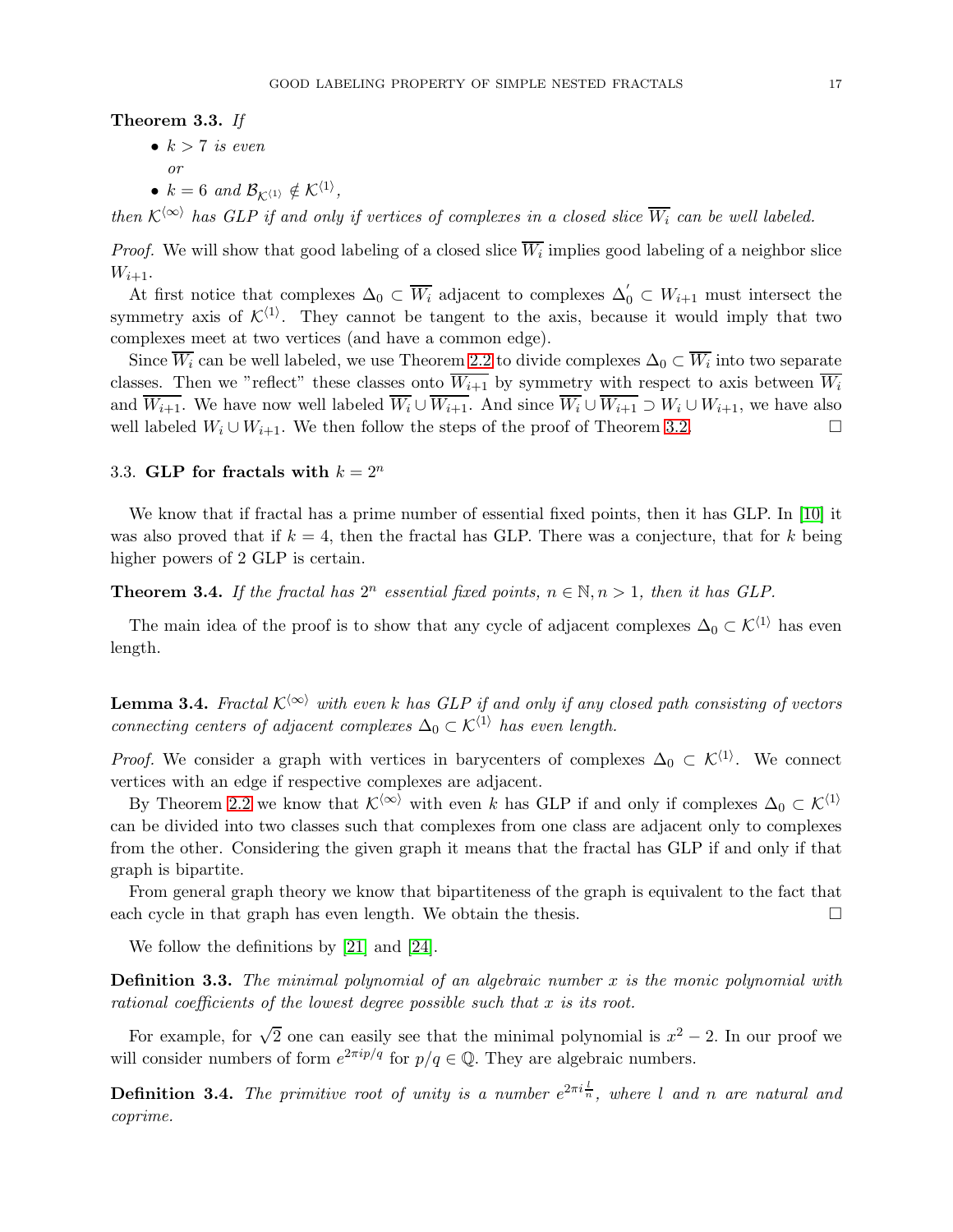Definition 3.5. The cyclotomic polynomial is a monic polynomial of a form

$$
\Phi_n(x) = \prod_{\substack{1 \le l \le n \\ \text{GCD}(l,n)=1}} \left( x - e^{2\pi i \frac{l}{n}} \right).
$$

**Proposition 3.1.** [\[24\]](#page-20-21) Function  $\Phi_n(x)$  is a polynomial of degree  $\phi(n)$  with integer coefficients. Here  $\phi(n)$  is an Euler totient function. The function  $\Phi_n(x)$  is a minimal polynomial for nth primitive roots of unity.

We may now proceed to the proof of Theorem [3.4.](#page-16-1)

*Proof of Theorem [3.4.](#page-16-1)* Assume that  $k = 2^n$  for some  $n \in \mathbb{N}, n > 1$ . We will show that every cycle of complexes  $\Delta_0 \subset \mathcal{K}^{\langle 1 \rangle}$  is of even length. By Lemma [3.4](#page-16-2) it means that the fractal has GLP.

We denote the elements of  $V_0^{(0)}$  (i.e. vertices of a complex  $\mathcal{K}^{(0)}$ ) as  $A_0, ..., A_{k-1}$  counter clockwise. In order to simplify further calculations we scale and rotate the complex so that  $A_0 = (-1, 0)$  oraz  $A_{k/2} = (1,0)$ . Then the barycenter of the complex is at  $(0,0)$  and sides of the polygon  $\mathcal{H}(\mathcal{K}^{(0)})$ have length  $s_k = 2 \sin(\pi/k)$ .

From Fact 3.1 in [\[10\]](#page-20-13) we know that the vector connecting centers of adjacent complexes has length equal to the longest diagonal of a regular k-gon and is paralell to one of these diagonals.

Let us consider the family of vectors corresponding to the longest diagonals of a regular  $k$ -gon:  $e_j = \overrightarrow{A_j A_{j+k/2}}$  for  $j \in \{0, ..., k-1\}$  (we set  $A_{k+j} = A_j$ ). We consider also the family of vectors  $v_j = \left(\cos\left(\frac{2\pi j}{k}\right)\right)$ k ),  $\sin\left(\frac{2\pi j}{k}\right)$  $\left(\frac{\pi j}{k}\right)$  corresponding to kth roots of unity on a complex plane.

We have  $\frac{1}{2}e_j = v_j$  for  $j = 0, ..., k-1$ , because  $v_j$  are just halves of the longest diagonals of a regular k-gon with vertices in roots of unity.

We consider a cycle  $C$  of 0-complexes. The sum of vectors connecting barycenters of subsequent complexes must be equal to zero. Therefore for some  $d_i \in \mathbb{N}$  (meaning the quantity of vectors in the cycle) we obtain

$$
\sum_{j=0}^{k-1} d_j e_j = 0
$$

Since  $e_{j+k/2} = -e_j$  dla  $j = 0, ..., \frac{k}{2} - 1$ , we can simplify the sum. Let  $\tilde{d}_j = d_j - d_{j+k/2} \in \mathbb{Z}$ . Then

$$
\sum_{j=0}^{k/2-1} \widetilde{d}_j e_j = 0
$$

Equivalently

$$
\sum_{j=0}^{k/2-1} \widetilde{d}_j v_j = 0
$$

so

$$
\sum_{j=0}^{k/2-1} \widetilde{d}_j \left( e^{2\pi i \frac{1}{k}} \right)^j = 0.
$$

Clearly  $e^{2\pi i \frac{1}{k}}$  is a primitive root of unity. We define a polynomial

$$
P(z) := \sum_{j=0}^{k/2-1} \widetilde{d}_j z^j.
$$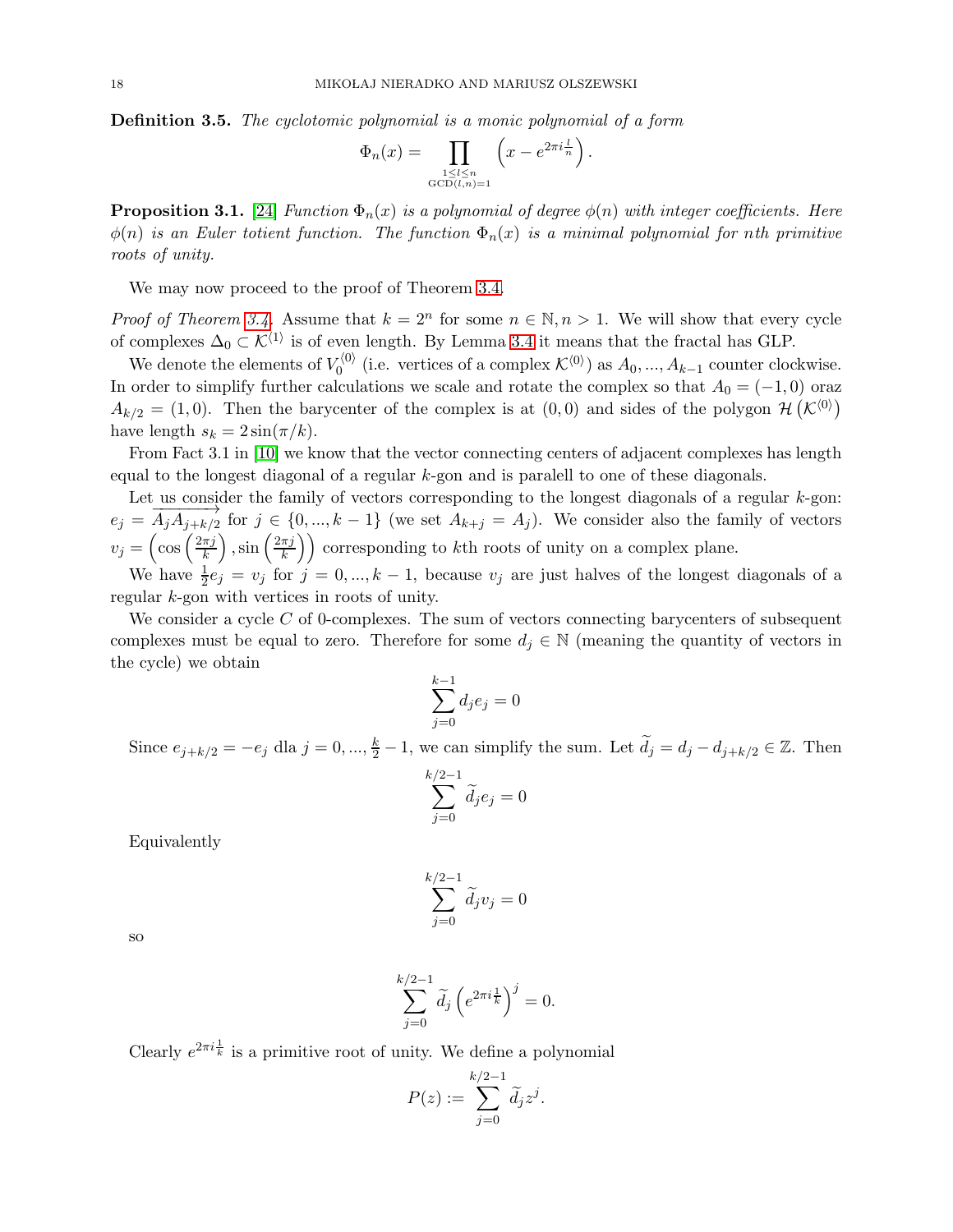Then  $P(e^{2\pi i \frac{1}{k}}) = 0$ . But for  $e^{2\pi i \frac{1}{k}}$  a minimal polynomial is of degree  $\phi(k) = \phi(2^n) = 2^{n-1}$  and  $\deg P(z) \leq 2^{n-1} - 1 < 2^{n-1}.$ 

Hence P must be a zero polynomial, i.e.  $\tilde{d}_j = 0$  for  $j = 0, ..., \frac{k}{2} - 1$ , what gives

$$
d_j = d_{j+k/2}
$$
 for  $j = 0, ..., \frac{k}{2} - 1$ .

It means that a number of complexes in cycle C equal to  $\sum_{i=0}^{k-1} d_i$  is an even number.

Since every cycle of complexes  $\Delta_0 \subset \mathcal{K}^{\langle 1 \rangle}$  has even length, these complexes form a bipartite structure and by Lemma [3.4](#page-16-2) the fractal has GLP.

One can now ask: are there any other values of  $k$  (composite and not powers of 2) such that every fractal with  $k$  essential fixed points always has GLP? The answer is negative.

<span id="page-18-2"></span>Theorem 3.5. For each k being composite and not a power of two we can construct fractal with k essential fixed points not having GLP.

At first we prove a simple corollary based on Theorem [3.1.](#page-6-0)

<span id="page-18-1"></span>Corollary 3.1. For odd k a fractal cannot have cycles of complexes, which length is odd and less than k.

This corollary may serve as a simple necessary condition used to verify GLP on fractals with odd k. It cannot be generalized for cycles of even length (cf. Figure [14\)](#page-18-0).



<span id="page-18-0"></span>FIGURE 14. An example of well labeled six complex cycle for  $k = 9$ .

*Proof.* We know that the number of all rotations in cycle is equal to  $c + d$ , which is odd and less than  $k$ . The following inequalities hold:

$$
0<|c-d|
$$

The left inequality is due to a fact, that we subtract two numbers of different parity. The right one is obvious.

Hence  $k \nmid (c - d)$ , so the condition (B) from Theorem [3.1](#page-6-0) is not satisfied.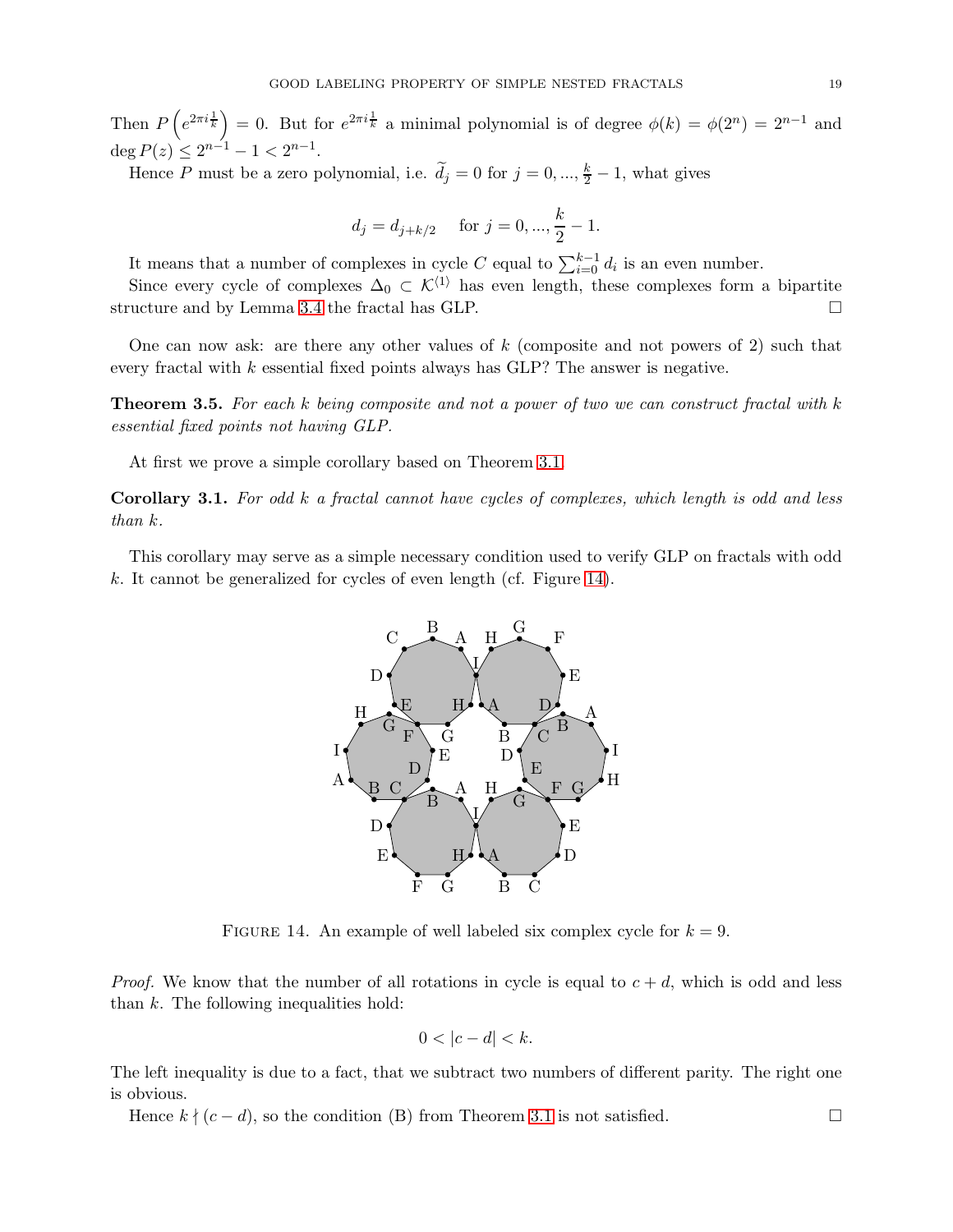We can notice that Theorem [2.1](#page-5-1) and Corollary [3.1](#page-18-1) imply that for prime  $k$  there exist no cycles of odd length smaller than k.

We now return to the proof of the theorem.

Proof of Theorem [3.5.](#page-18-2) We fix k. Our aim is to arrange several 0-complexes in cycle and show that they cannot be well labeled.

For a given 0-complex any of its neighbor is its copy translated by a vector  $e^{2\pi i \frac{j}{k}}$  for some  $j \in \{0, 1, ..., k-1\}$ . We consider two cases.

Case 1.

 $k = 2^n r$  for  $n \ge 1$  and odd  $r > 1$ . We consider a set of vectors  $E = \{e^{2\pi i \frac{j}{2^n r}} : j = 2^n h, h \in \{0, 1, ..., r - 1\}\}\.$  Notice that

$$
\sum_{h=0}^{r-1} e^{2\pi i \frac{2^n h}{2^n r}} = \sum_{h=0}^{r-1} e^{2\pi i \frac{h}{r}} = 0,
$$

because we sum all rth roots of unity.

Now we produce a cycle of length r. The barycenter of q-th complex  $\Delta_0$  for  $q \in \{1, ..., r\}$  will be placed at

$$
\sum_{h=0}^{q-1} e^{2\pi i \frac{h}{r}}.
$$

Since this cycle has odd number of elements, due to Theorem [2.2](#page-5-0) it cannot be well labeled.

Case 2.

 $k = nr$  for any odd  $n > 1$  and  $r > 1$ .

As previously, we cosider a set  $E = \{e^{2\pi i \frac{j}{nr}} : j = hn, h \in \{0, 1, ..., r-1\}\}\.$  We may notice that again

$$
\sum_{h=0}^{r-1} e^{2\pi i \frac{hn}{nr}} = \sum_{h=0}^{r-1} e^{2\pi i \frac{h}{r}} = 0.
$$

We produce a cycle of length r. The barycenter of q-th complex  $\Delta_0$  for  $q \in \{1, ..., r\}$  will be placed at

$$
\sum_{h=0}^{q-1} e^{2\pi i \frac{h}{r}}.
$$

Since a number of rotations in this cycle is equal to  $r < k$ , due to Corollary [3.1](#page-18-1) it cannot be well labeled.

In both cases we can take  $k$  neighboring cycles (forming one big cycle) to construct a 1-complex  $\mathcal{K}^{\langle 1 \rangle}$ . In some cases it may be needed to add some complexes to the structure to separate these cycles and assure that they do not cover any other. Anyway, such structure cannot be well labeled, therefore a fractal does not have GLP.

For every  $k \geq 3$  one can of course construct an example of a nested fractal having GLP. If  $4 \nmid k$ it is enough to take  $N = k$ , so the fractal  $\mathcal{K}^{\langle 1 \rangle}$  would consist of k 0-complexes creating one cycle  $(as in Sierpiński hexagon).$ 

If  $4|k$ , then in such construction neighboring complexes would share whole edges, therefore the set would not be a nested fractal. We can take  $N = 2k$ . We place k 0-complexes in vertices of  $\mathcal{K}^{(1)}$ and additionally between each pair of complexes in neighboring vertices we place another 0-complex in such way, that it shares one vertex with both adjacent complexes.